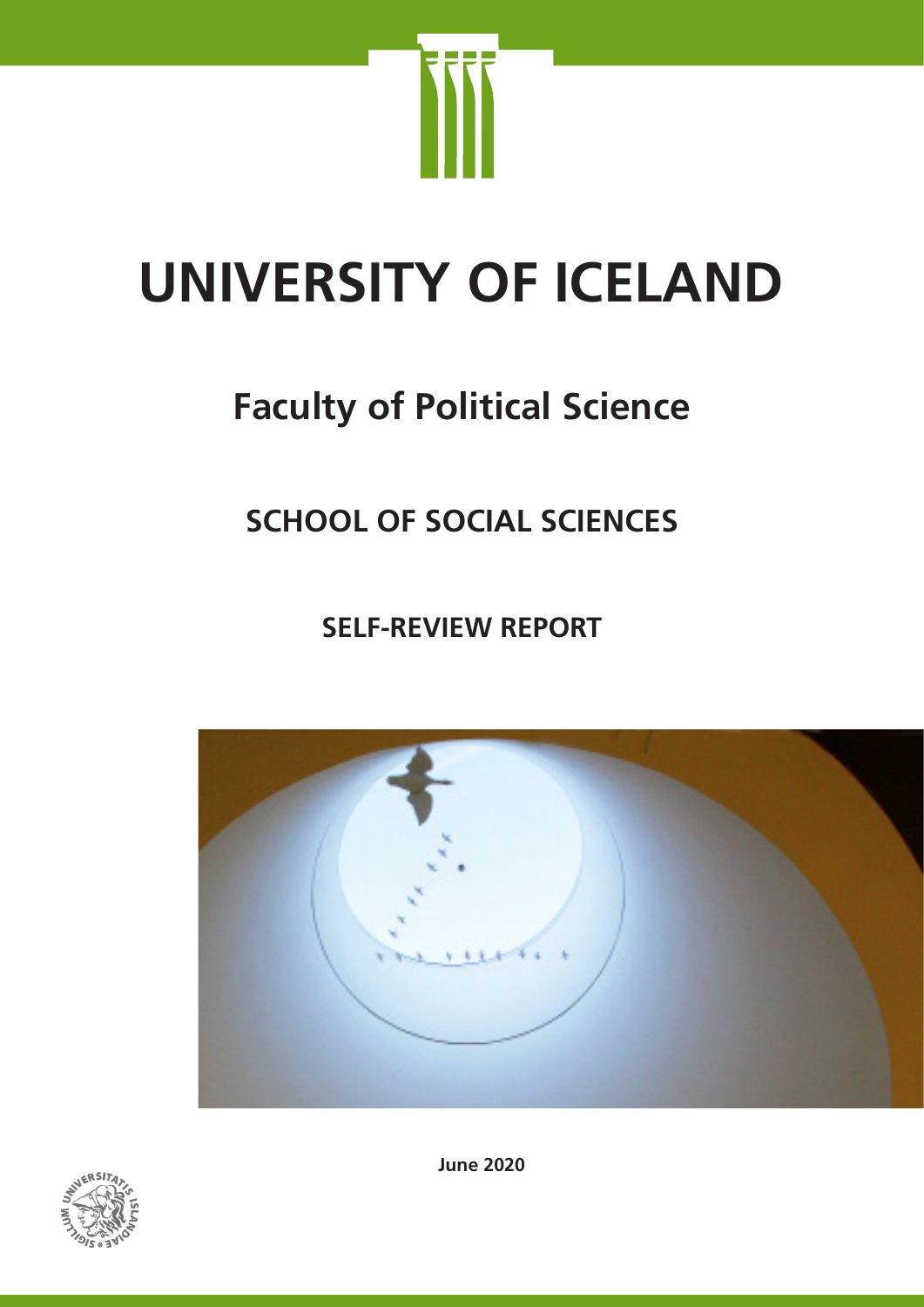

# UNIVERSITY OF ICELAND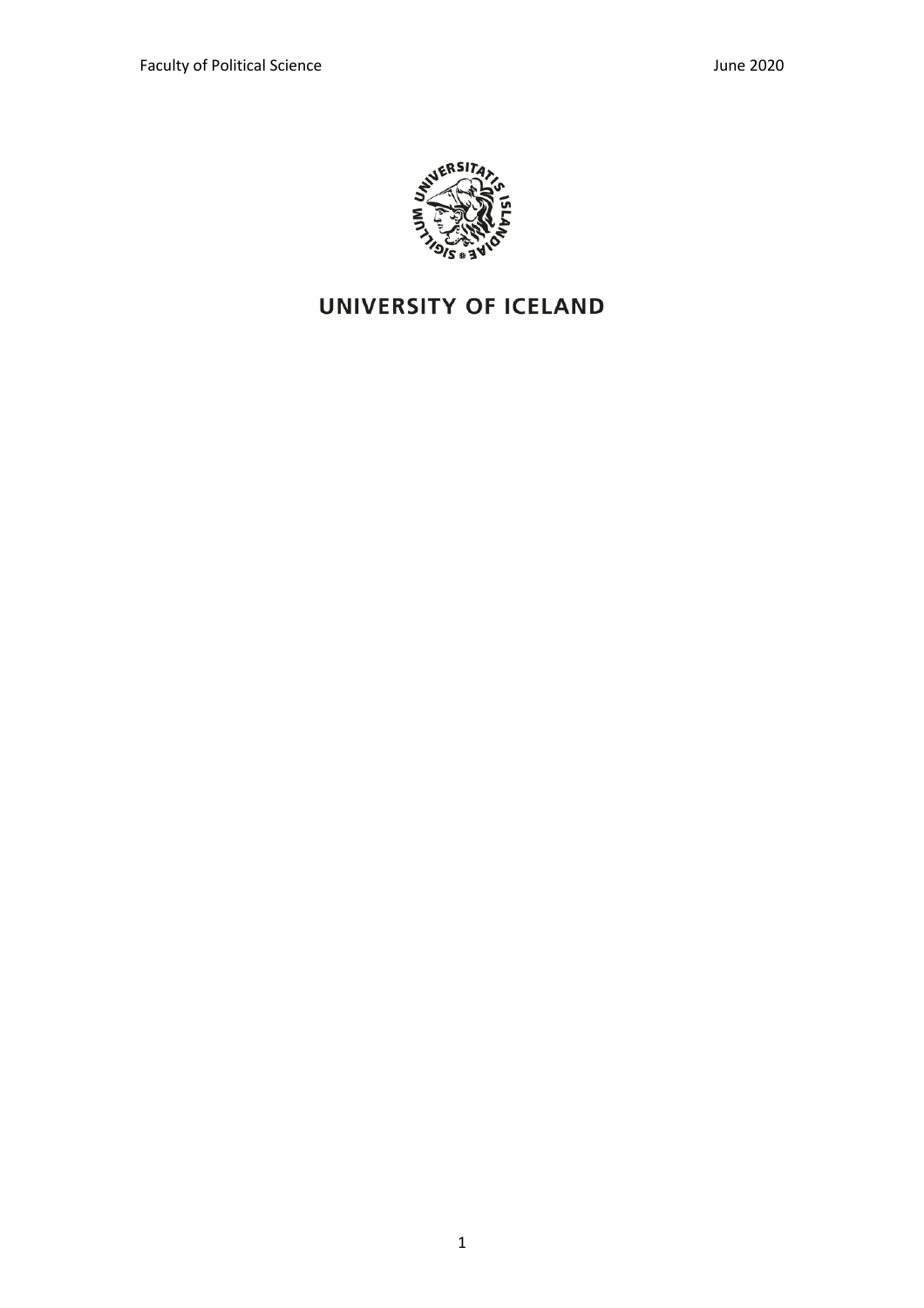# **Introduction**

This report is an abstract of the Self-Review Report of the Faculty of Political Science at the School of Social Sciences, University of Iceland and is intended for public disclosure at the University's website.

In accordance with the Icelandic Quality Enhancement Framework at the University level in Iceland and the University of Iceland's Guidelines for the organization, schedule and process of institution-led review of faculties and interdisciplinary programs, the Faculty of Political Science (the Faculty), School of Social Sciences (the School), University of Iceland (the University), carried out self-evaluation during the autumn semester of 2019. The results are presented in this report. A self-evaluation committee was established in March 2019.

The committee members were:

- 1. Maximilian Conrad, Professor and Head of Faculty, chair;
- 2. Eva Marín Hlynsdóttir, Associate Professor (spring 2019)/Sigurbjörg Sigurgeirsdóttir, Associate Professor (autumn 2019), representatives of the MA program in Public Administration;
- 3. Eva Heiða Önnudóttir, Associate Professor, chair of the Faculty's Science Committee and representative of the PhD program;
- 4. Gyða Margrét Pétursdóttir, Associate Professor, chair of the study committee for the MA program in Gender Studies;
- 5. Silja Bára Ómarsdóttir, Associate Professor, chair of the study committee for the MA program in International Affairs;
- 6. Stefanía Óskarsdóttir, Associate Professor, chair of the study committee for the BA program in Political Science;
- 7. Valgerður Anna Jóhannsdóttir, Assistant Professor, chair of the study committee for the MA program in Journalism as well as member of the study committee for the MA program in Media and Communication Studies;
- 8. Freyja Steingrímsdóttir, representative of the faculty's alumni;
- 9. Tinna Björk Helgadóttir, MA student in Public Administration, representative of graduate students
- 10. Vífill Harðarson, BA student in Political Science, representative of undergraduate students
- 11. Sigrún Daníelsdóttir Flóvenz, Project Manager at the School of Science.

The self-review process began in early 2019 and was concluded with the submission of the final draft of this report in June 2020. The faculty's self-review committee was formally appointed at the faculty meeting of the Faculty of Political Science on March 7, 2019 and held a total of five formal meetings. In addition, the self-review committee met with the Quality Committee of the University of Iceland on June 5, 2019. The first and third chapters were written by the Head of Faculty, who also coordinated the work on the various subchapters in chapter two. The work on writing the latter was divided between the chairs of the respective study committees for the faculty's various programs, as listed above. Furthermore, the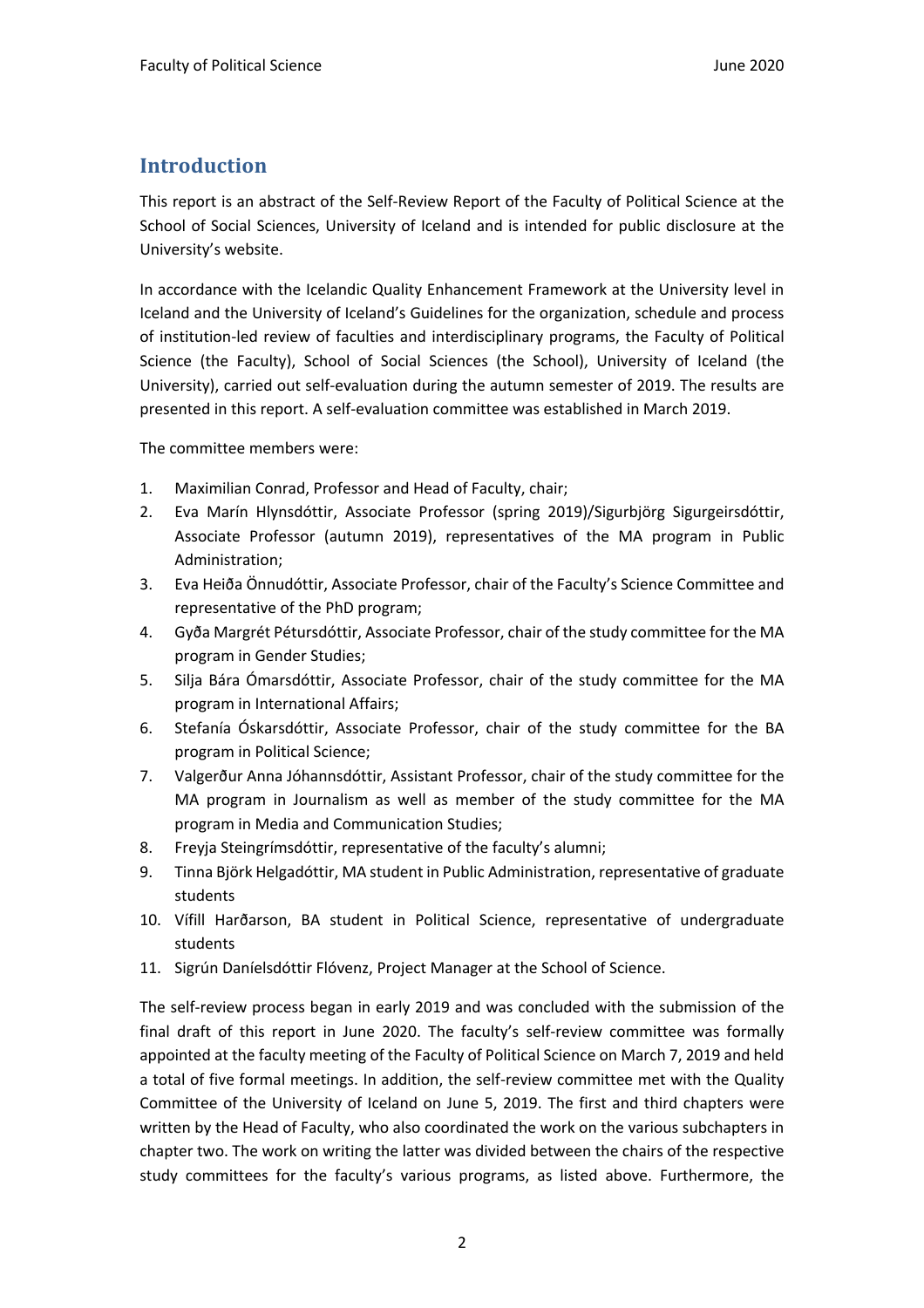authors of this report were supported by one representative (each) of the faculty's current undergraduate and graduate students as well as one representative of the faculty's graduates.

The analysis presented in this report is in large part based on information provided by the School of Social Sciences via the Social Science Research Institute of the University of Iceland, including student satisfaction surveys and focus group interviews with graduate and undergraduate students conducted specifically for the purpose of this report. In addition, the analysis draws on the results of three rounds of focus group interviews that the Faculty of Political Science conducts with all undergraduate students in their first year of study. Finally, the analysis also draws on insights that the different authors gained from student representatives on the various study committees.

A first draft of this report was submitted to a team of three international experts, composed of Dr. Rasmus Antoft, Dean of the Faculty of Social Sciences at Aarhus University, Prof. Christofer Edling, Dean of the Faculty of Social Sciences at Lund University, and Prof. Gro Ellen Mathisen, Dean of the Faculty of Social Sciences at the University of Stavanger. The international experts visited (among others) the Faculty of Political Science from November 26 to 29, 2019. During this time, they met with the self-review committee, other faculty members, and representatives of the student body (without any faculty members present). Following these meetings, the international experts submitted their written report on the faculty on January 13, 2020. The findings of the international experts were discussed in the faculty meeting on February 13, 2020 and taken into consideration in finalizing the self-review report and, in particular, the action plan that is a central part of this self-review process.

The Self-Review Report is divided into three main parts. Chapter 1, *Faculty of Political Science – Faculty Level,* provides general information relating to the Faculty, including its management structure and organisation of teaching, an overview of the present study programmes, information relating to human resources, an overview of Faculty finances, and information on the number of students and student satisfaction. Also provided is a summary of the Faculty's academic vision, the Faculty's research impact, and its international collaboration. A description of measures relating to student support follows, including information on the student orientation available, on the dissemination of information on students' rights and obligations, and on support services.

Chapter 2, entitled *Study Programmes,* outlines and discusses each of the Faculty's study programmes and provides information on their objectives, structure, admission requirements, numbers of students, study progression, gender balance, and employability. Also discussed are surveys on student satisfaction and the outcome of the student focus groups, along with issues relating to teaching and learning, workload, and teaching methods.

Chapter 3, *Summary and Main Conclusions for the Faculty,* is a summary of the main conclusions for the Faculty as a whole, based on the action plans of the previous chapters, and is the main component of the current report.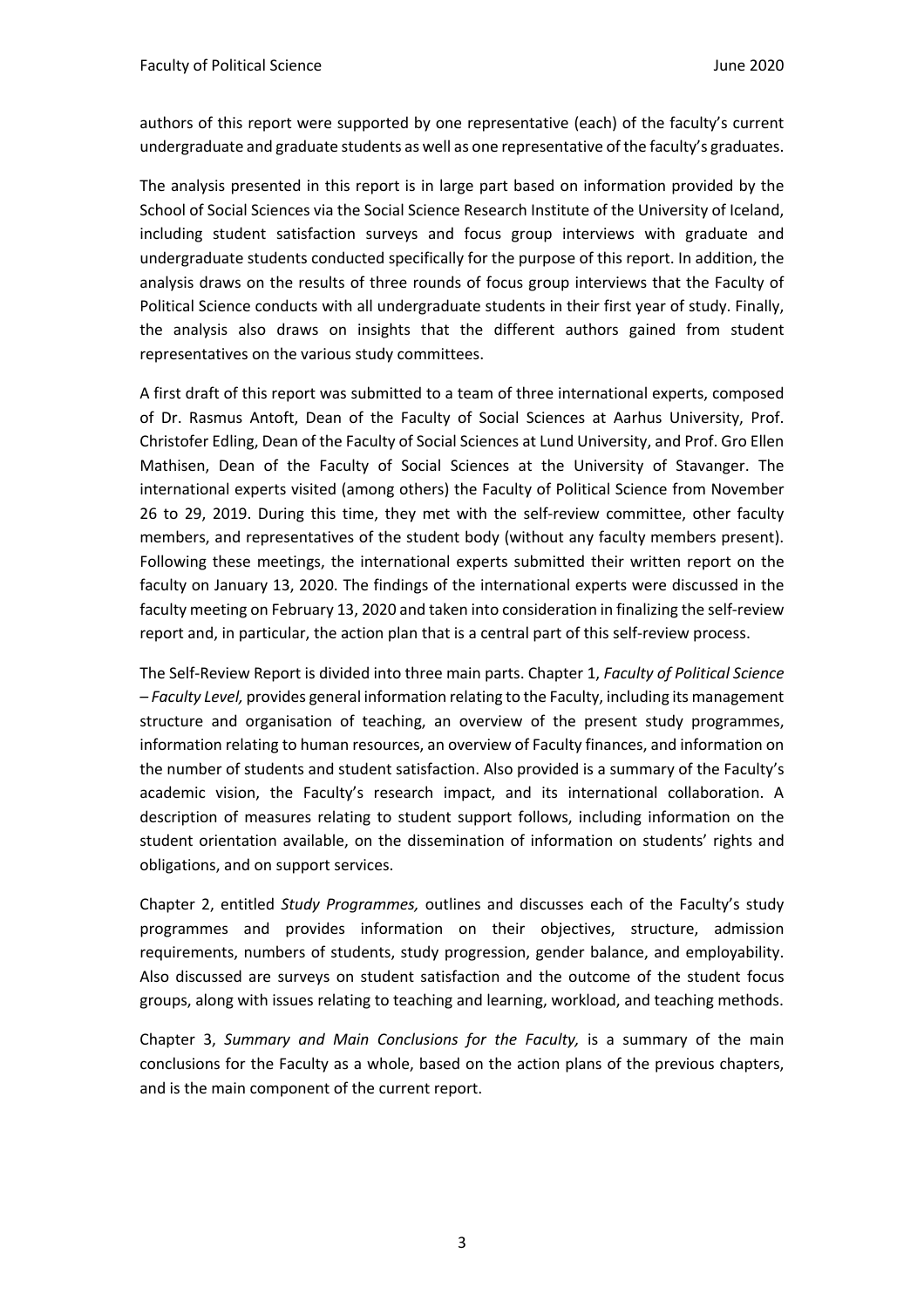# **Faculty Characteristics**

The Faculty of Political Science is one of six faculties within the School of Social Sciences. The faculty is mid-sized in comparison to other faculties in the School and University. It is quite broad with regard to the disciplines represented, as underlined by the disciplinary variety of the programs offered, in particular at the master's level. In addition to general Political Science, the faculty teaches Public Administration, Gender Studies, International Affairs, Media and Communication Studies, and Journalism and Mass Communication. The faculty also participates in a joint degree program in West Nordic Studies. The diversity of the fields covered by the faculty – both in terms of teaching *and* the research done by faculty members – should by all means be seen as a strength, all the more so given the modest size of the Icelandic academic community and the relatively small number of students (by international comparison) studying in Iceland. It should also be pointed out that despite its relatively small size, the faculty is well represented in the international scientific community, as evidenced by publications in international peer-reviewed journal and participation in international conferences.

The faculty offers a variety of programs at the undergraduate and postgraduate levels (Appendix 1, Table 1). At the undergraduate level, the faculty offers a 180-ECTS-credit BA program in Political Science. BA students can also choose to combine their studies in Political Science with either a major or a minor in another discipline. The faculty also offers a 60-ECTScredit minor in Gender Studies, which can be combined both with a major in Political Science or in another discipline. At the graduate level, the faculty offers MA programs and postgraduate diploma programs in the fields of Gender Studies, International Affairs, Journalism and Mass Communication, Media and Communication Studies, general Political Science, and Public Administration. In addition, the faculty participates in a joint degree program in *West Nordic Studies* with the University of Akureyri, the University of Nordland (Norway), University of Greenland, and University of the Faroe Islands. In this program, the faculty accepts exchange students from the other participating universities into its courses and offers its own students the option of taking courses at the other universities. PhD programs are offered in Political Science and Gender Studies.

As of 1 March 2019 (Appendix 1, Table 2), there were a total of 17 faculty members (15.75 FTE). Currently, sixteen faculty members have tenured or tenure-track positions, and one Assistant Professor is hired on a temporary basis. There are 7 Professors, 8 Associate Professors and 2 Assistant Professors (previously Adjuncts). During 2018, the number of sessional teachers was 59 (FTE 6.40). At this point, the faculty has a fairly decent gender balance among its permanent faculty: seven faculty members are men (41%) and ten are women (59%). Among the sessional instructors, the faculty has an almost completely equal gender distribution, namely 29 men and 30 women. A large majority of full professors are male (six out of seven), but all eight associate professors are female. Regarding the age structure of the faculty, it has to be noted that only one faculty member is under 40, while more than half (nine out of 17) are 50 years or older. Five of the seven professors are 60 years or older, while only one is under 50 – which means that a considerable share of the professors will retire in the medium term.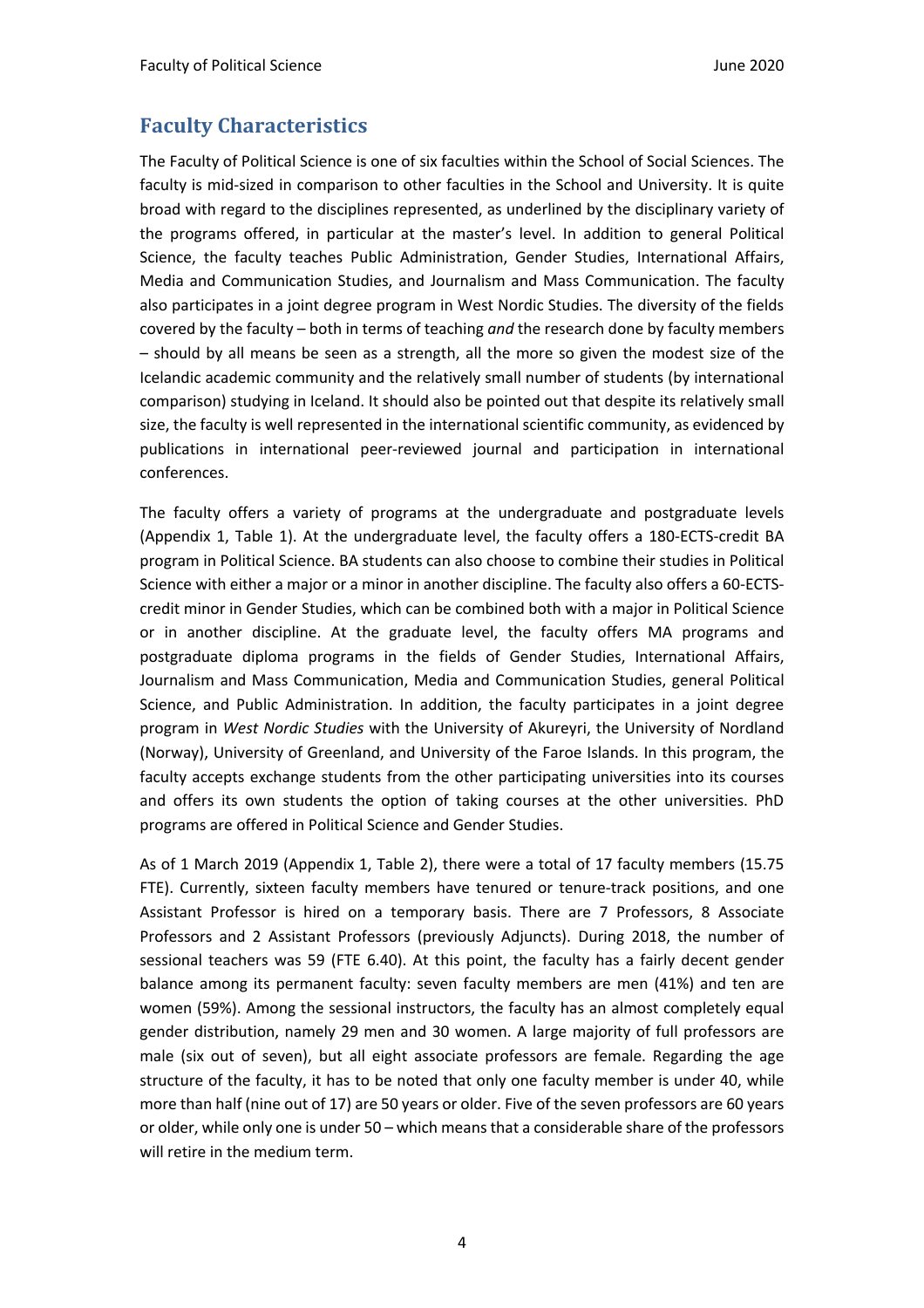By far the biggest programs in terms of student enrolment are the BA program in Political Science (four-year mean of enrolment of 216 students), and the postgraduate diploma program in Public Administration (144 students) (Appendix 1, Table 3). Among the MA programs, the *Master of Public Administration* program (MPA) is by far the biggest (95 students) followed by the MA programs in *International Affairs* (44 students). Retention rates are possibly a reason for concern in the BA program in Political Science as well as in the MA program in *Journalism and Mass Communication* (42% in the former, 40% in the latter). This is particularly so in the case of the BA program, where enrolment has unexpectedly dropped dramatically before the 2019-2020 academic year. The total number of students enrolled in 2019 was 197 at undergraduate level, 371 in post-graduate diploma programs, 212 in Master's studies and 9 in the two PhD programs.

# **Summary and Main Conclusions for the Faculty**

# Lessons learned from QEF1

A number of measures was agreed on the basis of the last subject-level review in QEF1. Most importantly, these measures included (a) the further development and better coordination of the quality of teaching at the faculty, not least in terms of the *demands* placed on and the *service* provided to students; (b) the development of more diverse and innovative teaching methods; (c) the revision of course catalogues, i.e. the courses on offer in the faculty's various programs; (d) measures to increase potential students' interest in studies at the faculty; and (e) more data collection and increased data accessibility with regard to teaching methods, students and student progression.

Since then, considerable work has been invested in carrying out these steps in order to achieve the goals identified in the last self-review process. Maybe most importantly, the faculty has undergone a fundamental review of its learning outcomes, both at the level of entire study programs and at the level of individual courses. This work was carried out in coordination with the university's *Centre for Teaching and Learning*. Learning outcomes for the faculty's programs and courses are now designed with an emphasis on (a) knowledge/understanding, (b) skills, and (c) competences. In addition, learning outcomes now have to be formulated in such a way as to spell out the kinds of tasks students should be able to perform upon completion of a given course. This step was also taken, in consultation with the Centre for Teaching and Learning, as a means to increase the link between the content of the various courses and the forms of assessment used in them. This certainly also contributes to making learning outcomes more transparent and comparable, thus serving the specified goal of better coordination of demands placed on and service provided to students.

Regarding the second goal/measure, and in line with the university's overall policy, the faculty furthermore tries to enhance the quality of its teaching by encouraging new faculty members (and giving them the opportunity) to enhance their pedagogical training. For instance, new faculty members have a reduced teaching load (50%) during their first year. In addition, a new program adopted at the level of the university (which is currently in a one-year trial phase) now offers faculty members the opportunity to reduce their teaching load in order to take pedagogics courses, either at the Centre for Teaching and Learning or at other institutions,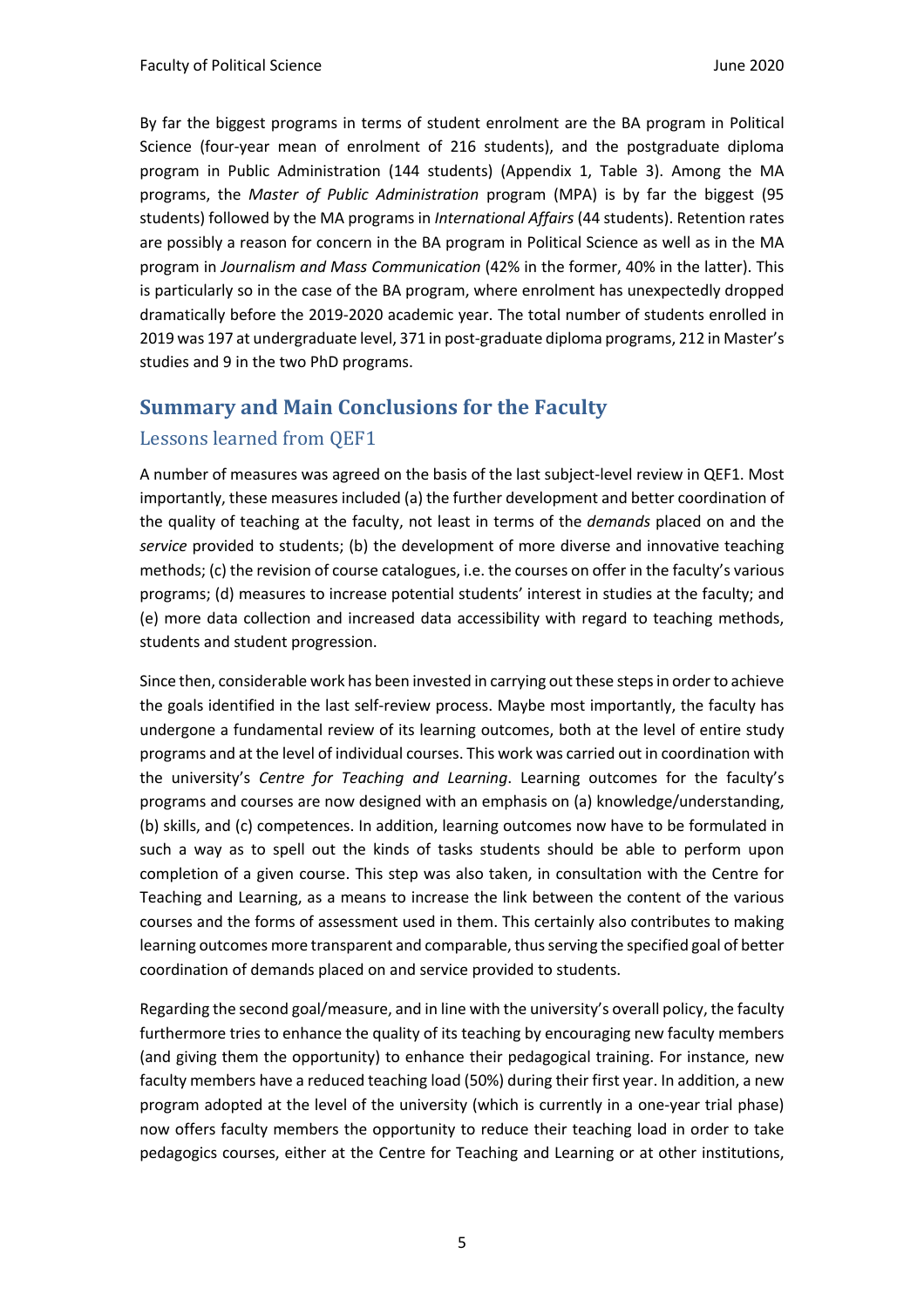whether domestically or abroad. Both of these measures are designed not least to allow teachers to diversify their teaching methods.

Despite this, the student satisfaction surveys still reveal that students tend to be less satisfied with the diversity of teaching methods employed at the faculty. In this regard, there is a certain gap between students' perception and the work invested in and the progress achieved at the faculty. It needs to be investigated critically whether more needs to be done – or should be done – in order to increase the diversity of teaching methods even further.

The quality of the BA program in Political Science is furthermore controlled by continuing to carry out focus groups with first-year students in order to gauge student satisfaction and get a more qualitative image of potential problems. Work to redesign and improve the distancelearning component of the MA program in Public Administration is also currently underway; this includes the use of lectures and teaching videos catering to the needs of distance students, but also the option of direct student-teacher interaction/discussion via the internet; this work is financed by the School of Social Sciences and the Teaching Development Fund. Considerable progress has also been made in developing the faculty's methodology teaching, both at the undergraduate and graduate levels. A course in Qualitative Methods for MA students was introduced in the spring of 2016 and has run successfully since then. At the BA level, the faculty invested considerable time and effort into a thorough revision and restructuring of its methodology teaching. This work was carried out by the study committee in charge of the BA program in 2018-2019, and resulted in this part of the BA program now comprising a total of four courses, including research design as well as quantitative and qualitative approaches. In sum, one can therefore say that the faculty's programs have improved considerably since the faculty's last self-review.

Regarding the third measure adopted in the wake of the last self-review, the faculty has made the revision of the course catalogues of its various programs a central part of the work of the respective study committees. These committees are composed of three faculty members and up to three student representatives. This composition not only caters to the more fundamental normative view that students should have an institutionalized channel for input regarding the content of their studies; it also serves the more instrumental goal of gauging potential sources for dissatisfaction with particular aspects of the different programs, as student representatives participate directly in the development of the different programs. The study committees meet on a regular basis and usually begin their work on the course catalogue for the upcoming academic year in mid- to late September.

On a more ambivalent note, it has to be stated that efforts to increase interest in the faculty and its teaching programs have had mixed results. Despite an initial increase since the last self-review, thanks to an increased emphasis on social media and promotional materials (in particular short videos), the faculty is currently facing a drop in enrolment. To meet this challenge, the study committee for the BA program is currently exploring possible explanations for this development and identifying strategies to create more interest for the faculty and its programs.

Regarding the last measure the university places considerable emphasis not only on gauging student satisfaction with the various teaching programs, but also on monitoring students'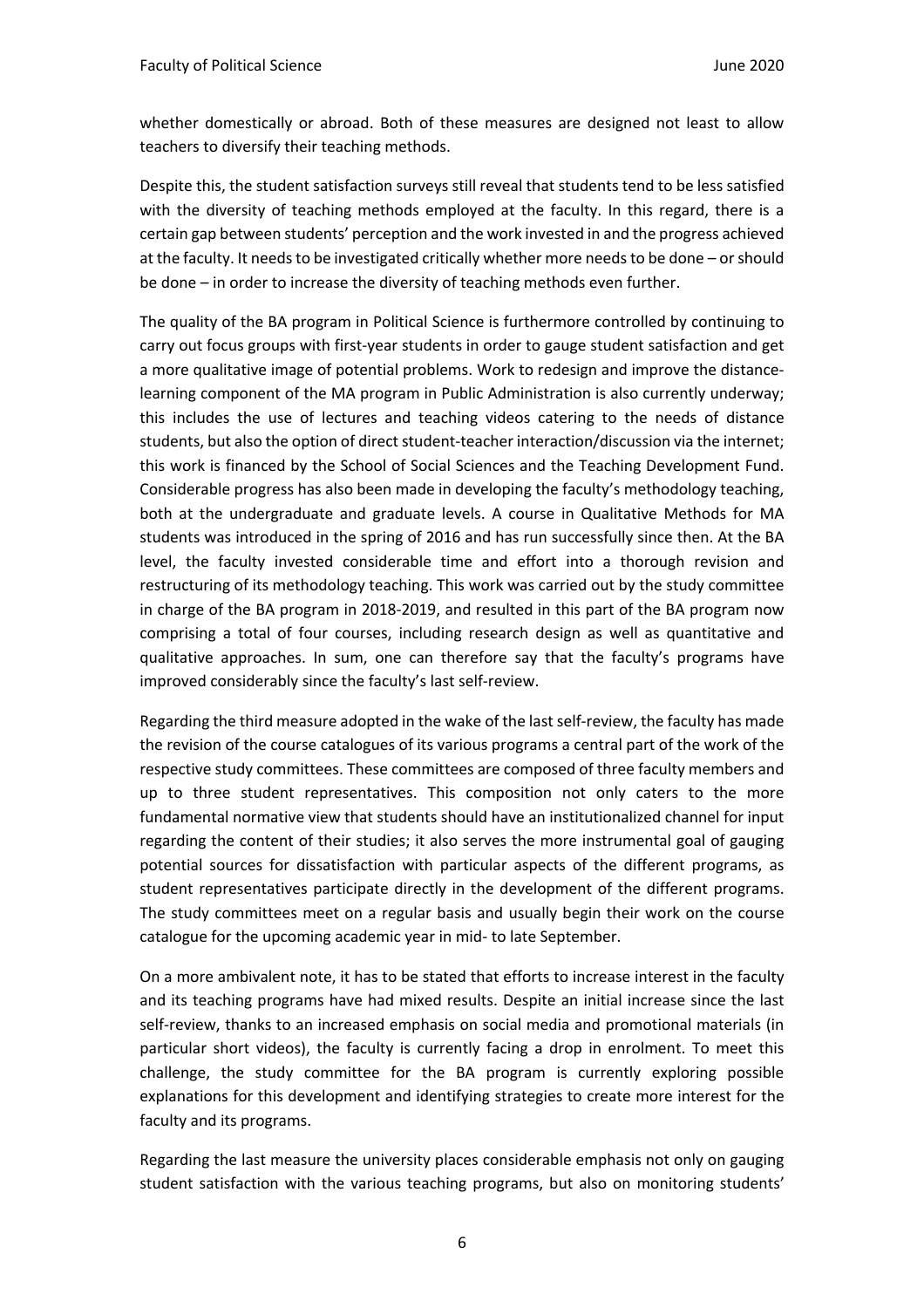progression in their respective programs. This provides a sound basis for assessing the quality of the faculty's programs and identifying possible problems – all the more so since the surveybased quantitative assessment is complemented, at least at the BA level, by qualitative materials collected in focus groups. It can therefore be concluded that the faculty has come a long way both in terms of generating the kind of data that the last self-review asked for, but also in processing the findings from such data.

## Teaching and Learning

As the last paragraph of the previous section has already suggested, student satisfaction is emphasized strongly in the faculty. Student satisfaction surveys are carried out at all levels, and the results are monitored closely and communicated regularly to the faculty, usually at faculty meetings shortly after they become available. Actions in response to student satisfaction surveys are taken if and when necessary. Given that student satisfaction has dropped recently, and as mentioned above, the faculty has created working group to look into the reasons and possible remedies, not least in terms of an improved marketing strategy.

At the faculty level, teaching evaluations are used to assess how students assess individual courses and the performance of their teachers. While these teaching evaluations are primarily quantitative, they also involve a number of open questions in which students can give examples and/or formulate concrete suggestions for improvements. In addition to these teaching evaluations, which are administered prior to the examination period, mid-semester evaluations were introduced a few years ago as a way for students to communicate more immediate concerns and/or problems that they are experiencing in their courses, and for teachers to come up with quick solutions if necessary and possible. The results of the teaching evaluations (at the aggregate level) and student satisfaction surveys are discussed both at the level of the faculty meeting and within the respective study committees. In the event that the surveys reveal that there are problems with any particular teacher, then these are discussed ad hoc between the teacher in question and the Head of Faculty. If such problems persist and/or are of a more serious nature, they may also be taken up in the annual staff interviews held by the Head of Faculty.

Regarding the faculty's main improvement tasks, the main challenge ahead appears to be to bring student satisfaction in line with the faculty's self-perception. Given all the effort that has been made to diversify teaching methods, reformulate the various programs' and courses' learning outcomes and substantially improve the content of the various programs, it appears that there is a clear mismatch in this regard; exploring the reasons for this mismatch will be an improvement task just as much as bridging the gap between the faculty's and the students' perceptions will be. In order to have more reliable data, the faculty should clearly put effort into increasing participation in the student satisfaction surveys. In addition, it may be worth trying to find out to what extent there is a gap between student satisfaction in relation to courses taught by faculty members as opposed to sessional teachers. Connected to this, the faculty may need to explore ways to improve the pedagogic competence of sessional teachers, or to increase the share of faculty members' teaching duties relative to sessional teachers. The creation of a faculty-based teaching committee and the creation of a specific teaching and learning policy is clearly an important part of this process. At the same time, the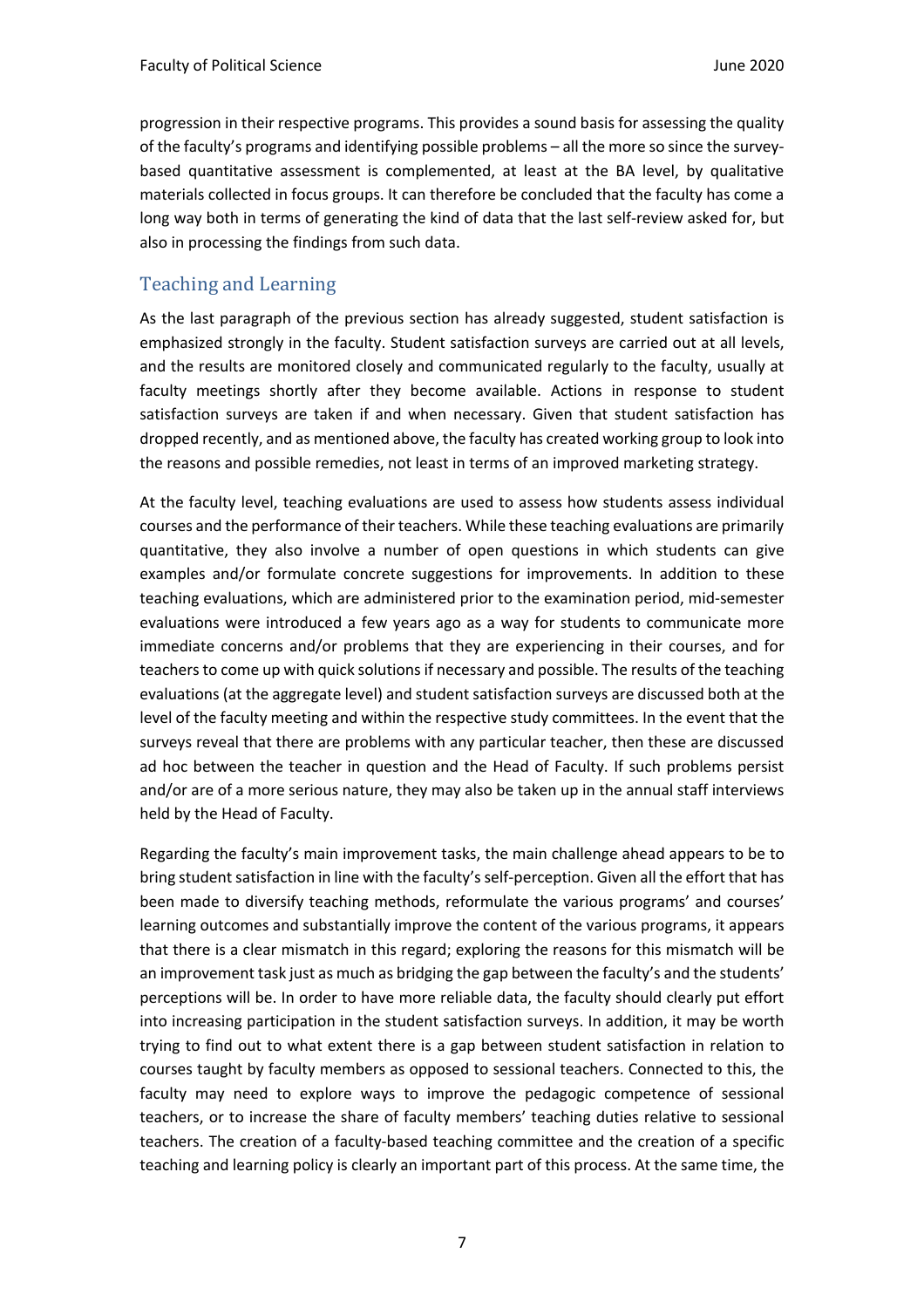faculty's considerable number of newly admitted PhD students should be seen as an opportunity with regard to fulfilling the faculty's teaching obligations, but involving them in the faculty's teaching is obviously also a matter of funding that has to be addressed at the school and university levels.

#### Management of Research

The faculty does not have any specific research strategy, as its members traditionally place great value on the notion of academic freedom, both in research and in teaching. However, the evaluation system in use at the University of Iceland – though much debated at various levels – clearly *incentivizes* productivity in research.

A full time position at the faculty entails 40% of research, so faculty members are encouraged to be productive members of the academic community. Research performance is measured by means of the annual reports that all faculty members have to submit to the university's central administration. These annual reports are the precondition for annual bonuses that are awarded on the basis research points obtained in the previous year. They are also the precondition for applying for research leave, which faculty members are entitled at regular intervals, provided that they have achieved a (relatively modest) and continuous minimum number of research points. The faculty's research performance is overseen by the Head of Faculty with the help of the university's Division of Science and Innovation and the faculty coordinator. The Head of Faculty receives an overview of faculty members' research points on an annual basis. If any particular faculty member persistently underperforms in this regard, this may be taken up in the annual individual staff interviews held by the Head of Faculty. The faculty's performance in terms of research output has been very good in the years between 2015 and 2018, both by comparison to other faculties in the School of Social Sciences and in the university as a whole (Appendix 1, Table 4).

The Faculty recently also (re-)introduced an internal research/work-in-progress seminar, which is open to all faculty members and PhD students. Although originally introduced in the spring of 2011, this research seminar has been largely dormant for the last few years. In the fall of 2019, the Head of Faculty has taken on the responsibility for activating the research seminar again, in part in order to create a forum for all academic staff members (PhD students included), but also in an effort to boost the faculty's productivity in terms of research output.

Regarding external support, the Division of Science and Innovation offers advice and support for writing grant applications for international research funding on a continuous basis. In addition, it offers three different kind of writing grants in connection with applications for Icelandic Research Fund (IRF) preparatory grants; these writing grants are allocated on a competitive basis.

The faculty's impact is considerable, especially at the domestic level, both in terms of publications and appearances at public events and/or in the mass media. The visibility of the faculty's researchers in international contexts is also good in terms of participation in international conferences and participation in international research networks. More systematic analysis could however be useful in order to assess the extent to which the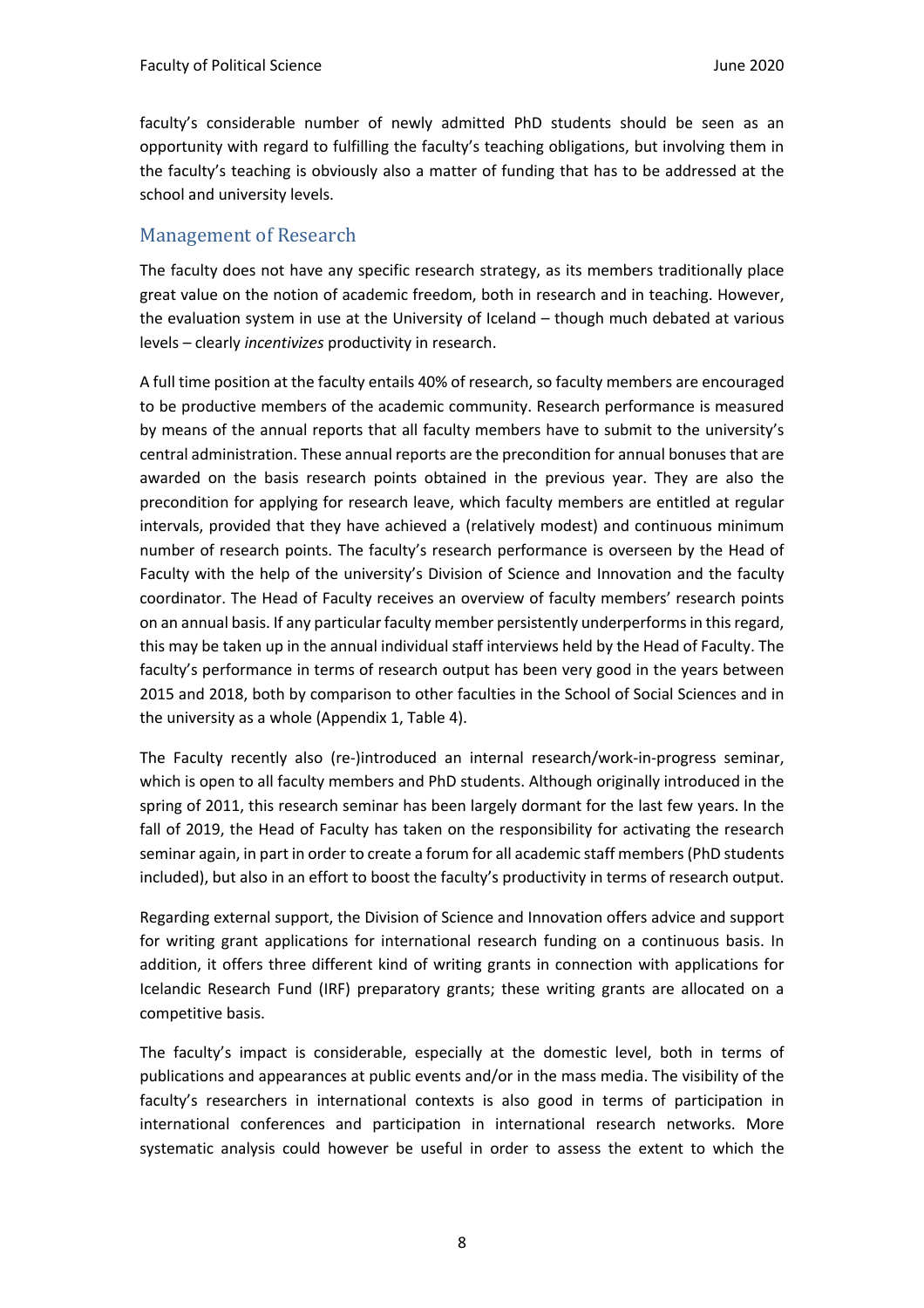faculty's researchers publish in leading international journals, for instance by considering the impact factors (where available) of the journals that the faculty's researchers publish in.

#### Follow-up Processes

The implementation of the Action Plan will be a standing item on meetings of the Faculty Board and similarly Faculty Head will report on the progress regularly to the School Board. Faculty Head reports formally to the School Dean on the status of the implementation and plans for next year together with other relevant QA matters no later than 1 December and this will be followed up in the School Board. The School Dean will subsequently make use of this report in a status report for all Faculties in the School, which will be submitted to the Quality Committee no later than 15 January. The Quality Committee writes a short report to the Rector no later than 1 February, which will subsequently be discussed in a meeting between the Chair of the Quality Committee, the Director of Quality Management and Rector, Vice-Rectors. Deans of Schools and the Managing Director of the Central Administration.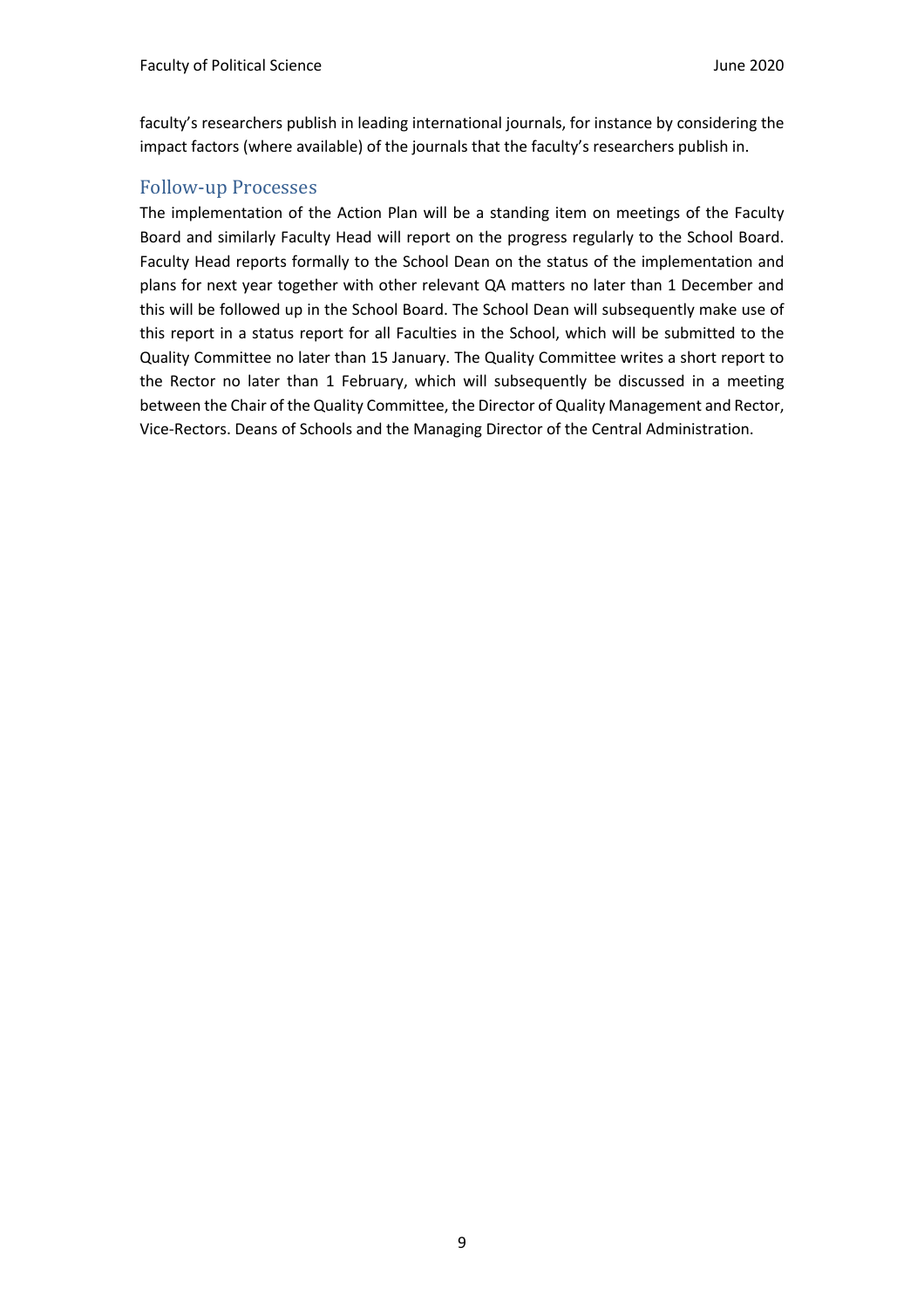# **Appendix 1. Key Figures.**

#### **Table 1. Overview of present Study Programmes within the Faculty**

| <b>Name of Study Programme</b>                                     | Cycle <sup>1</sup> | <b>Degree</b>  | <b>Credits (ECTS)</b> |
|--------------------------------------------------------------------|--------------------|----------------|-----------------------|
| KYN221 Gender Studies                                              | 1.1                | Minor          | 60 ECTS               |
| STJ221/241/261 Political Science                                   | 1.2                | BA             | 60/120/180 ECTS       |
| JAF311 Applied Gender Studies                                      | 2.1                | Postgrad. Dip. | 30 ECTS               |
| KYN441 Gender Studies                                              | 2.2                | <b>MA</b>      | 120 ECTS              |
| KYN561 Gender Studies                                              | 3                  | PhD            | <b>210 ECTS</b>       |
| <b>ASK311 International Affairs</b>                                | 2.1                | Postgrad. Dip. | 30 ECTS               |
| <b>ASK441 International Affairs</b>                                | 2.2                | <b>MA</b>      | 120                   |
| <b>BFL311</b><br>Journalism<br>and<br><b>Mass</b><br>Communication | 2.1                | Postgrad. Dip. | 30 ECTS               |
| Journalism<br><b>BLF441</b><br>and<br><b>Mass</b><br>Communication | 2.2                | <b>MA</b>      | 120                   |
| FOB311 Media and Communication<br><b>Studies</b>                   | 2.1                | Postgrad. Dip. | 30 ECTS               |
| FOB441 Media and Communication<br><b>Studies</b>                   | 2.2                | <b>MA</b>      | 120 ECTS              |
| STJ441 Political Science                                           | 2.2                | MA             | <b>120 ECTS</b>       |
| <b>STJ501 Political Science</b>                                    | 3                  | PhD            | 180 ECTS              |
| OSS311 Public Administration                                       | 2.1                | Postgrad. Dip. | 30 ECTS               |
| OSS441 Public Administration                                       | 2.2                | <b>MPA</b>     | 120 ECTS              |
| ASK312 Small State Studies: Small<br>States in Europe              | 2.1                | Postgrad. Dip. | 30 ECTS               |
| <b>VNF441 West Nordic Studies</b>                                  | 2.2                | MA             | 120 ECTS              |

<sup>1</sup> See National Qualification Framework for Higher Education No. 530/2011.

## **Table 2. Faculty members as of 1 March 2019 and sessional teachers 2018, number (No.) and full time-equivalent (FTE)**

|                             | Male |      | Female |       | <b>Total</b>   |       |
|-----------------------------|------|------|--------|-------|----------------|-------|
|                             | No.  | FTE. | No.    | FTE.  | No.            | FTE.  |
| Professors                  | 6    | 5.49 | 1      | 1.00  | 7              | 6.49  |
| Associate Professors        | 0    | 0.00 | 8      | 8.00  | 8              | 8.00  |
| <b>Assistant Professors</b> | 0    | 0.00 | 0      | 0.00  | 0              | 0.00  |
| <b>Adjunct Lectures</b>     | 1    | 0.30 | 1      | 1.00  | $\overline{2}$ | 1.30  |
| Total                       | 7    | 5.79 | 10     | 10.00 | 17             | 15.79 |
| Sessional teachers          | 29   | 2.65 | 30     | 3.75  | 59             | 6.40  |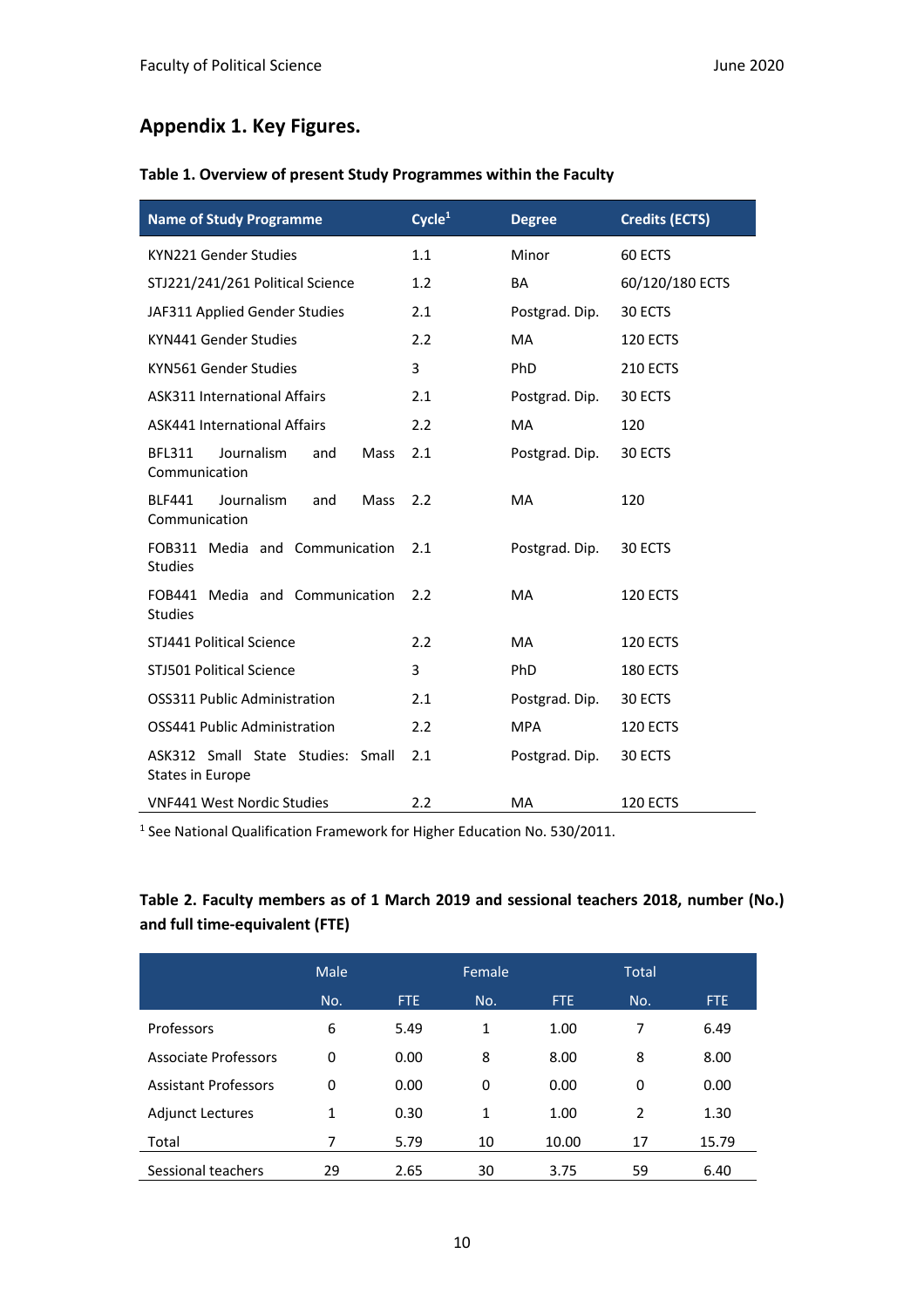| Programme     |                          | No. of students          |                           | No. of<br>entrants <sup>3</sup> | Retention<br>rate        | No. of<br>graduates | Completion<br>rate <sup>4</sup> |
|---------------|--------------------------|--------------------------|---------------------------|---------------------------------|--------------------------|---------------------|---------------------------------|
|               | Total no.                | Full time <sup>1</sup>   | Part<br>time <sup>2</sup> |                                 | $\%$                     |                     | %                               |
| STJ241/261    | 216                      | 127                      | 67                        | 70                              | 42                       | 39                  | 73                              |
| JAF311        | 17                       | 0.25                     | $11\,$                    | 6                               | $\overline{7}$           | 7.5                 | 78                              |
| <b>KYN441</b> | 11                       | 3.5                      | 4.5                       | 2.5                             | 83                       | 3.25                | 72                              |
| STJ441        | 2.25                     | 1.75                     | 0.25                      | 3.5                             | $\blacksquare$           | 0.25                |                                 |
| OSS311        | 144                      | 3.25                     | 106                       | 51                              | 32                       | 57                  | 78                              |
| OSS441        | 95                       | 12                       | 43                        | 13                              | 55                       | 18                  | 45                              |
| ASK312        | 10                       | 5.75                     | $\overline{2}$            | 6.25                            | 16                       | $\overline{7}$      | 88                              |
| ASK311        | 20                       | $\overline{2}$           | 11                        | 6.25                            | 40                       | 7.5                 | 77                              |
| ASK441        | 44                       | 21                       | 13                        | 11                              | 70                       | 9.5                 | 78                              |
| <b>VNF441</b> | 4.75                     | $\overline{2}$           | 2.25                      | 2.50                            | 78                       | $\Omega$            |                                 |
| <b>BLF311</b> | $\overline{\phantom{a}}$ | $\overline{\phantom{a}}$ | $\overline{\phantom{a}}$  | $\overline{\phantom{a}}$        | $\overline{\phantom{a}}$ |                     |                                 |
| <b>BLF441</b> | 20                       | 11                       | 4                         | 6                               | 78                       | 4.5                 | 54                              |
| FOB311        | 13                       | 0.5                      | 7.75                      | 5.75                            | 32                       | 3.5                 | 96                              |
| FOB441        | 10                       | $\overline{4}$           | 2.5                       | 3.25                            | 40                       | 1.25                | 78                              |
| <b>KYN561</b> | 5                        | 3.75                     |                           | 0.25                            |                          | 1                   | 33                              |
| STJ561        | 3.5                      | $\overline{2}$           |                           | 0.50                            |                          | 0.25                |                                 |

**Table 3. Total number of students, number of entrants, retention rate for first year, and completion rate (4-year mean).**

1 > 22.5 ECTS completed. For Ph.D. students > 1 ECTS completed.

<sup>2</sup> 1-22 ECTS completed.

<sup>3</sup> For all programmes except Ph.D., no. of students completing at least one examination in first term.

<sup>4</sup> 2-year rate for diploma, 4-year rate for B.A./B.S., 3-year rate for M.A./M.S., 5-year rate for Ph.D.

**Table 4. Research output of Faculty members, based on the Evaluation System for the Public Universities in Iceland, expressed by mean total research points (A) and mean research points from peer-reviewed publications only (B) per FTE.**

|            | 2015 |      |              | 2016 | 2017 |      | 2018 |                | Mean |      |
|------------|------|------|--------------|------|------|------|------|----------------|------|------|
|            | A    | B    | $\mathsf{A}$ | B.   | A    | B.   | A.   | $\overline{B}$ | A    | B    |
| Faculty    | 43.8 | 23.3 | 41.1         | 29.7 | 41.9 | 29.8 | 44.7 | 30.7           | 42.9 | 28.4 |
| School     | 37.7 | 22.5 | 38.1         | 25.9 | 33.6 | 21.4 | 37.9 | 25.7           | 36.8 | 23.9 |
| University | 37.1 | 20.8 | 36.5         | 24.8 | 34.5 | 22.6 | 36.8 | 25.5           | 36.2 | 23.4 |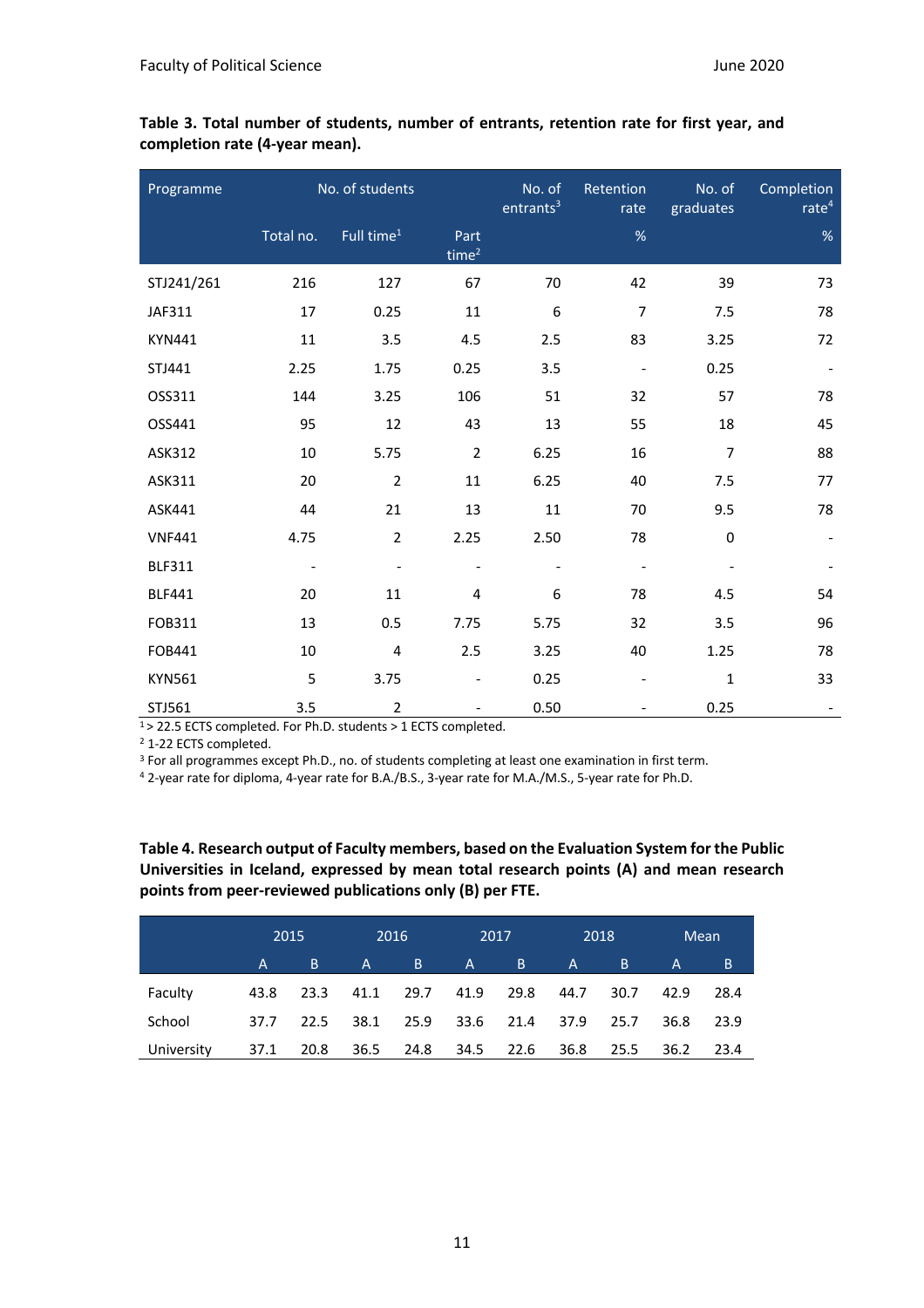# **Appendix 2. Implementation of Action Plan for Teaching and Learning, and Management of Research in QEF2**

|                | <b>Actions</b>                                                                | <b>Deliverable</b>                                                                                                                                                                                                                                                                                                                  | <b>Deadlines</b>                     | <b>Responsible</b>                                                                |
|----------------|-------------------------------------------------------------------------------|-------------------------------------------------------------------------------------------------------------------------------------------------------------------------------------------------------------------------------------------------------------------------------------------------------------------------------------|--------------------------------------|-----------------------------------------------------------------------------------|
|                |                                                                               |                                                                                                                                                                                                                                                                                                                                     |                                      | party                                                                             |
|                |                                                                               |                                                                                                                                                                                                                                                                                                                                     |                                      |                                                                                   |
|                | <b>1. FACULTY LEVEL</b>                                                       |                                                                                                                                                                                                                                                                                                                                     |                                      |                                                                                   |
| Ch.<br>$1.2$   | <b>Faculty Characteristics</b>                                                |                                                                                                                                                                                                                                                                                                                                     |                                      |                                                                                   |
| $\mathbf{1}$   | Reverse enrolment<br>trend                                                    | <b>Report</b> analyzing<br>reasons for<br>decreasing<br>enrolment and<br>development of a<br>more effective<br>marketing strategy                                                                                                                                                                                                   | Autumn 2019 (already<br>in progress) | BA study committee<br>with marketing<br>experts from School<br>of Social Sciences |
| $\overline{2}$ | Increase students'<br>employability                                           | Annual "career<br>day" in order to<br>create more direct<br>links between<br>faculty/students<br>and potential<br>employers                                                                                                                                                                                                         | Spring 2020                          | <b>Head of Faculty</b>                                                            |
| 3              | Increase<br>perception of<br>studies' relevance<br>for job search             | Communication<br>from HoF to<br>teaching staff<br>outlining when<br>and how to explain<br>relevance of<br>acquired skills to<br>students (by<br>reference to<br>courses' and<br>programs' learning<br>outcomes);<br>Measurement of<br>students'<br>perception of such<br>aspects through<br>inclusion in<br>teaching<br>evaluations | Spring 2020                          | Teaching staff                                                                    |
| 4              | Revive the faculty's<br>teaching forum,<br>including sessional<br>instructors | At least one<br>teaching forum<br>scheduled per<br>semester                                                                                                                                                                                                                                                                         | Spring 2020                          | Chair of newly<br>created teaching<br>committee                                   |
| Ch.<br>1.3     | <b>Academic Vision</b>                                                        |                                                                                                                                                                                                                                                                                                                                     |                                      |                                                                                   |
| $\mathbf{1}$   | Activate research<br>seminar                                                  | At least one<br>research seminar<br>per month.<br>Development of<br>an institutional<br>norm of<br>participation.                                                                                                                                                                                                                   | Autumn 2019 (already<br>in progress) | <b>Head of Faculty</b>                                                            |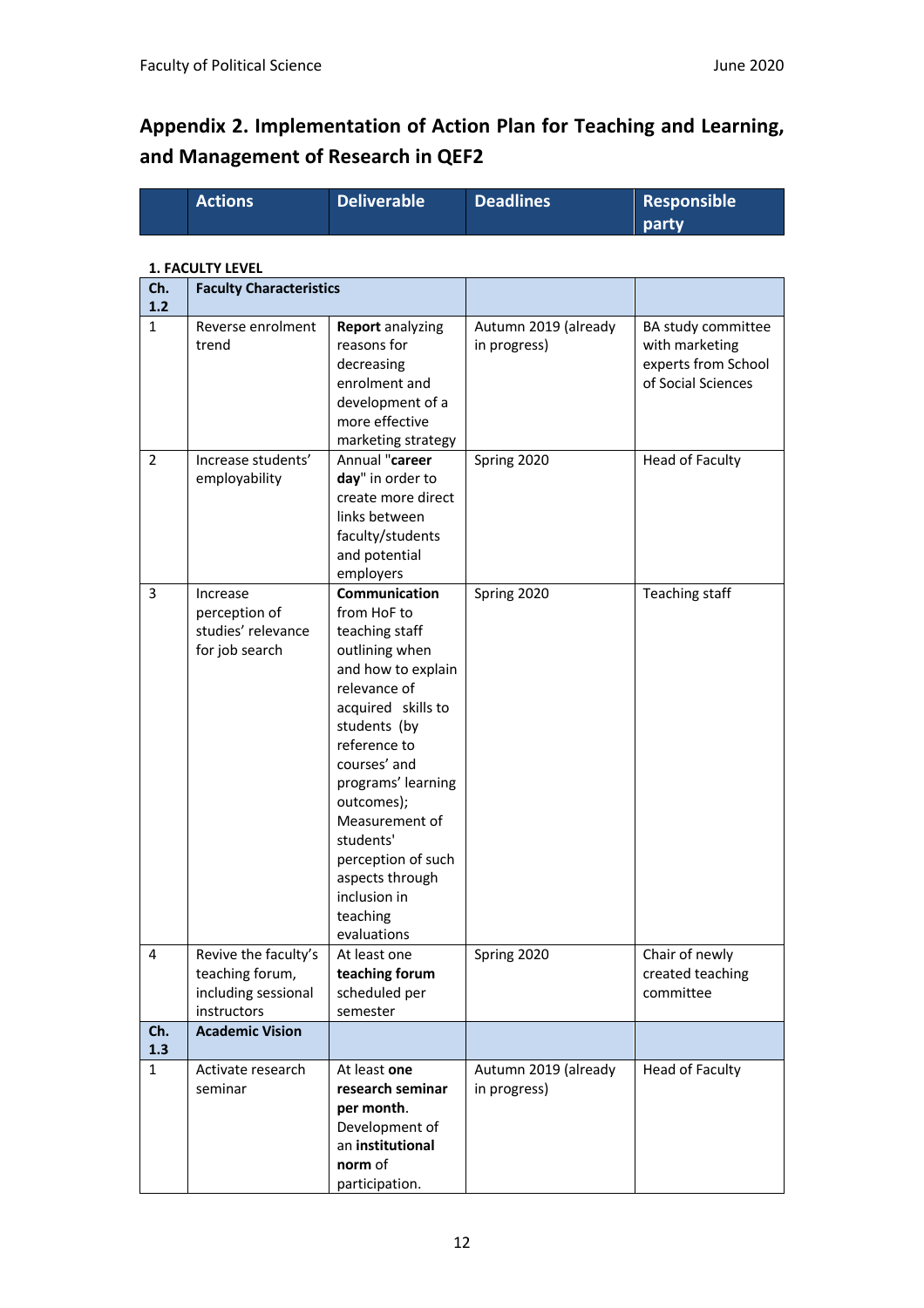| $\overline{2}$ | Create a faculty-<br>based teaching<br>committee to<br>develop and<br>oversee the<br>implementation of<br>a teaching and<br>learning policy for<br>the faculty | Faculty decision to<br>create and<br>determine the<br>composition of a<br>teaching<br>committee.                                                                                        | June 2020                   | <b>Head of Faculty</b>                  |
|----------------|----------------------------------------------------------------------------------------------------------------------------------------------------------------|-----------------------------------------------------------------------------------------------------------------------------------------------------------------------------------------|-----------------------------|-----------------------------------------|
| $\overline{2}$ | Increase<br>opportunities for<br>development of<br>sessional teachers                                                                                          | <b>Discussion on</b><br>funding options<br>for pedagogic<br>development of<br>sessional<br>instructors                                                                                  | Autumn 2020                 | Head of Faculty                         |
| 3              | Integrate PhD<br>students better                                                                                                                               | Creation of<br>research groups<br>within the faculty;<br>institutionalizatio<br>n of the research<br>seminar as a<br>meeting place for<br>PhD students and<br>senior faculty<br>members | Autumn 2019 /spring<br>2020 | Head of<br>Faculty/Science<br>Committee |
| Ch.<br>1.4     | <b>Student Support</b>                                                                                                                                         |                                                                                                                                                                                         |                             |                                         |
| $\mathbf{1}$   | Increase<br>understanding of<br>students' use of<br>support services                                                                                           | Request for<br>further<br>information from<br>Student<br>Counselling and<br>Career Center                                                                                               | Autumn 2020                 | Head of Faculty                         |

#### **2. STUDY PROGRAMMES**

#### **2.1 STJ241/261 Political Science (BA120/180**

**ECTS) Ch. 2.1. 1 Students**  1 Improve the retention rate **Report** analyzing the reasons for low retention rate (to be delivered to faculty meeting) Autumn 2020 BA study committee 2 | Increase student enrolment **Report** analyzing the reasons for low enrolment (to be delivered to faculty meeting) November 2020 (alread y in progress) BA study committee 3 Ensure that professors provide useful feedback, encourage participation and **Staff interviews** on a (bi-)annual basis; **ad hoc interventions** if/when necessary 2020 Head of Faculty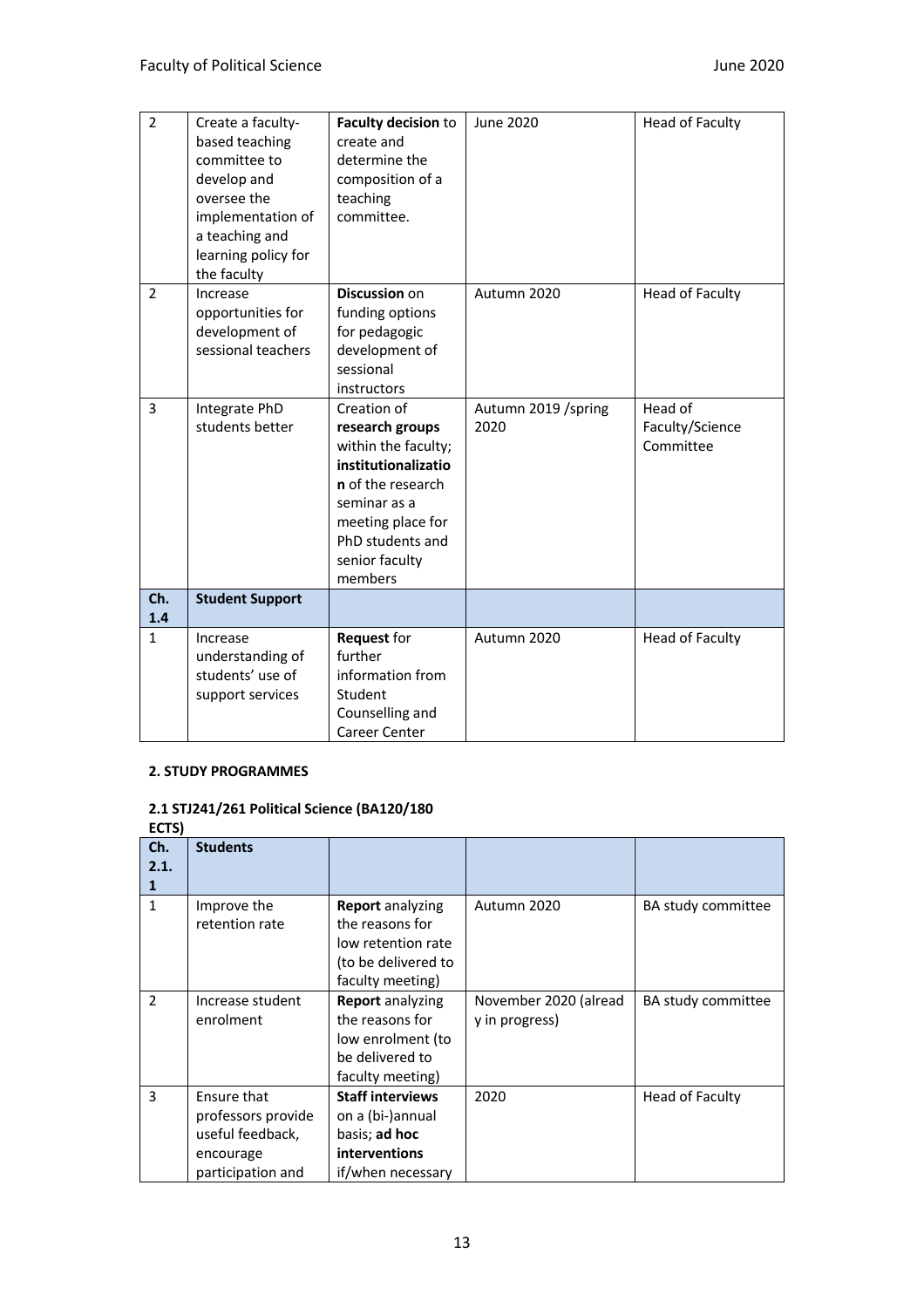|                               | address<br>weaknesses in their                                                                                                                           |                                                                                                       |             |                                           |
|-------------------------------|----------------------------------------------------------------------------------------------------------------------------------------------------------|-------------------------------------------------------------------------------------------------------|-------------|-------------------------------------------|
|                               | teaching methods.                                                                                                                                        |                                                                                                       |             |                                           |
| Ch.<br>2.1.<br>$\overline{2}$ | <b>Teaching and Learning</b>                                                                                                                             |                                                                                                       |             |                                           |
| $\mathbf{1}$                  | Review with faculty<br>members and<br>instructors of how<br>much work each<br><b>ECTS entails. Also</b><br>emphasise good<br>feedback on<br>student work | Systematic<br>evaluation of<br>students'<br>workload at the<br>faculty level, i.e.<br>across programs | Autumn 2020 | Teaching committee<br>(to be created)     |
| 2                             | Work on increasing<br>the opportunities<br>of students to work<br>in the field                                                                           | Annual "career<br>day" (see chapter<br>1.2)                                                           | Spring 2021 | Teaching<br>committee; Head of<br>Faculty |
| Ch.<br>2.1.<br>3              |                                                                                                                                                          | Coordination between teaching and research                                                            |             |                                           |
| $\mathbf{1}$                  | Encourage<br>students to engage<br>in original research                                                                                                  | Discussion on the<br>feasibility of<br>making empirical<br>research a<br>requirement in BA<br>theses  | 2020        | Teaching committee<br>(to be created)     |
| $\overline{2}$                | Make student<br>research and<br>innovation more<br>visible, to offer<br>encourage other<br>students                                                      | <b>Discussion on the</b><br>feasibility of thesis<br>defence seminars                                 | Autumn 2020 | Teaching<br>committee (to be<br>created)  |

#### **2.2 KYN441 Gender Studies (MA 120 ECTS); JAF311 Applied Gender Studies (Postgrad. Dip. 30 ECTS)**

| Ch.<br>2.2.<br>1 | <b>Students</b>                                                                                                             |                                                                                                                             |                                         |                                                                           |
|------------------|-----------------------------------------------------------------------------------------------------------------------------|-----------------------------------------------------------------------------------------------------------------------------|-----------------------------------------|---------------------------------------------------------------------------|
| $\mathbf{1}$     | Further<br>involvement of<br>students in revision<br>of study program.                                                      | <b>Report</b> on results<br>of student focus<br>group                                                                       | End of 2020                             | Chair of study<br>committee                                               |
| $\mathcal{P}$    | Increase access<br>with blended<br>learning and use of<br>ICT to further<br>facilitate on-site<br>and distance<br>learning. | <b>Encouragement</b><br>(written and oral)<br>to faculty<br>members to take<br>advantage of<br>teaching<br>development fund | Twice per year, starting<br>spring 2020 | Head of Faculty                                                           |
| 3                | Continue to reach<br>out to prospective<br>students through<br>media and<br>activities by<br>feminist grassroots            | <b>Annual seminars</b><br>in co-operation<br>with upper<br>secondary school<br>gender studies                               | Continuous                              | Study committee in<br>cooperation with<br>faculty members<br>and students |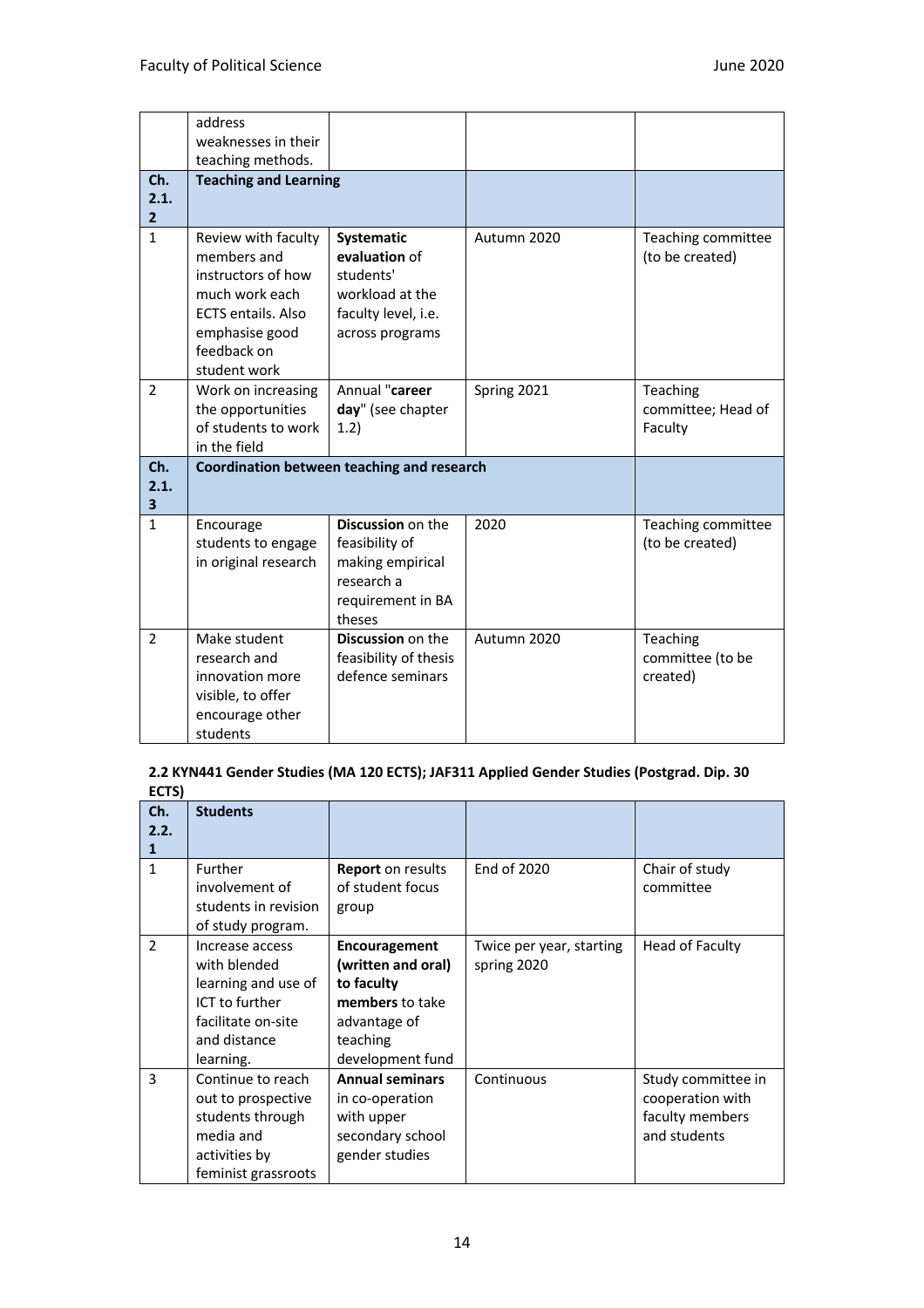|                      | movements and<br>other related<br>movements/group<br>s, various<br>associations,<br>professional                                                | teachers and their<br>students                                                                                                                                                                    |                                         |                                                           |
|----------------------|-------------------------------------------------------------------------------------------------------------------------------------------------|---------------------------------------------------------------------------------------------------------------------------------------------------------------------------------------------------|-----------------------------------------|-----------------------------------------------------------|
|                      | organizations and<br>public institutions.                                                                                                       |                                                                                                                                                                                                   |                                         |                                                           |
| Ch.                  | <b>Teaching and Learning</b>                                                                                                                    |                                                                                                                                                                                                   |                                         |                                                           |
| 2.2.<br>$\mathbf{2}$ |                                                                                                                                                 |                                                                                                                                                                                                   |                                         |                                                           |
| $\mathbf{1}$         | Allocate special<br>time and resources<br>to distance<br>learning.                                                                              | a) Encouragement<br>(written and oral)<br>to faculty<br>members to take<br>advantage of<br>teaching<br>development<br>fund;<br>b) Discussion in<br>the teaching<br>committee and<br>report to the | Twice per year, starting<br>spring 2020 | a) Head of Faculty<br>b) Teaching<br>committee            |
| 2                    | Examine the<br>attitudes of<br>distance students<br>regarding their<br>educational needs<br>and ideas for<br>improvements.                      | faculty meeting<br><b>Surveys or focus</b><br>group interviews<br>with distance<br>students                                                                                                       | End of 2020                             | Study committee                                           |
| 3                    | Continuous use of<br>consultation<br>offered at the UI<br>and international<br>competence<br>framework, plus<br><b>ECTS work load</b><br>tools. | Revision of quality<br>procedures                                                                                                                                                                 | Continuous                              | Faculty members                                           |
| Ch.                  |                                                                                                                                                 | Coordination between teaching and research                                                                                                                                                        |                                         |                                                           |
| 2.2.<br>3            |                                                                                                                                                 |                                                                                                                                                                                                   |                                         |                                                           |
| $\mathbf{1}$         | Revision of course<br>offerings on the<br>basis of new<br>research and<br>developments in<br>Gender Studies.                                    | <b>Revision of course</b><br>catalogue                                                                                                                                                            | December each year                      | Study committee in<br>cooperation with<br>faculty members |
| $\overline{2}$       | Encourage and<br>provide students<br>the opportunity to<br>work with real data                                                                  | <b>Revision</b> of<br>learning outcomes                                                                                                                                                           | Continuous                              | Faculty members<br>and teachers                           |
| 3                    | Collaboration on<br>data analysis and<br>thesis topics: Add<br>and maintain                                                                     | <b>Annual contact</b><br>letter to each of<br>the relevant<br>institutions                                                                                                                        | Ongoing                                 | Study committee                                           |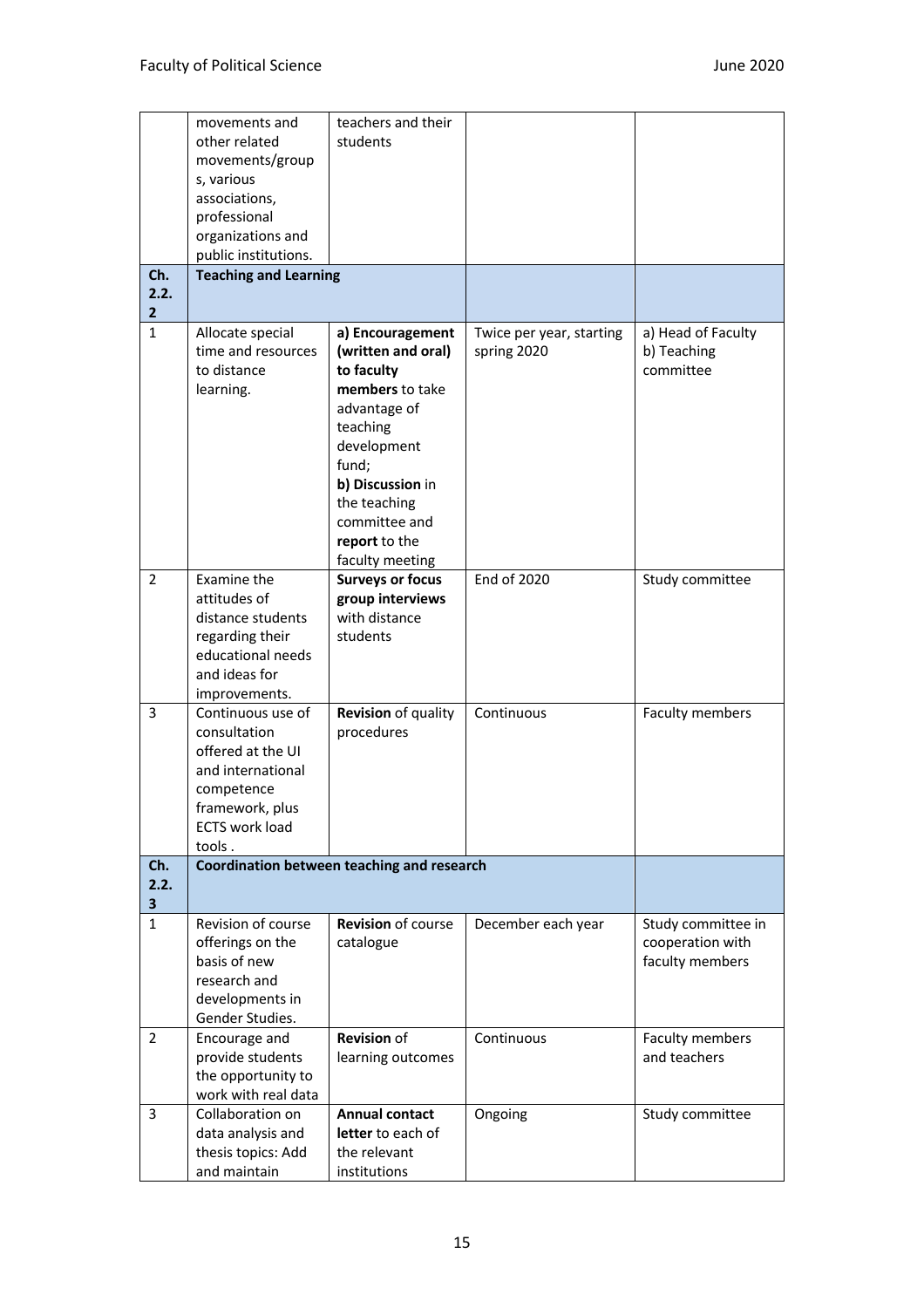|   | contracts to        |                     |                      |                 |
|---|---------------------|---------------------|----------------------|-----------------|
|   | governmental        |                     |                      |                 |
|   | institutions, NGO's |                     |                      |                 |
|   | and grassroots      |                     |                      |                 |
|   | movements such      |                     |                      |                 |
|   | as the Ministry of  |                     |                      |                 |
|   | Finance and         |                     |                      |                 |
|   | Economic affairs,   |                     |                      |                 |
|   | Municipality of     |                     |                      |                 |
|   | Reykjavík and the   |                     |                      |                 |
|   | Women's Rights      |                     |                      |                 |
|   | Association.        |                     |                      |                 |
| 4 | Increase            | Encouragement       | Late September/early | Head of Faculty |
|   | involvement of      | (written and oral)  | October each year    |                 |
|   | students in         | to faculty          |                      |                 |
|   | teachers research.  | members to          |                      |                 |
|   |                     | include funding for |                      |                 |
|   |                     | MA students in      |                      |                 |
|   |                     | their research      |                      |                 |
|   |                     | proposals, starting |                      |                 |
|   |                     | with UI's Research  |                      |                 |
|   |                     | Fund                |                      |                 |

#### **2.3 OSS441 Public Administration (MPA 120 ECTS); OSS311 Public Administration (Postgrad. Dip. 30 ECTS)**

| Ch.<br>2.3.<br>$\mathbf{1}$ | <b>Students</b>                                                                                                                                                                                                                                                                                                                                                 |                                                                                                                                                                                                                    |                  |                                          |
|-----------------------------|-----------------------------------------------------------------------------------------------------------------------------------------------------------------------------------------------------------------------------------------------------------------------------------------------------------------------------------------------------------------|--------------------------------------------------------------------------------------------------------------------------------------------------------------------------------------------------------------------|------------------|------------------------------------------|
| $\mathbf{1}$                | Mobilize the MPA<br>students by inviting<br>them to nominate<br>3 students (and 3<br>alternates) to be<br>their<br>representatives on<br>the study<br>committee.<br>Encourage this by<br>arranging for<br>committee<br>meetings to take<br>place using Zoom<br>technology, thus<br>enabling<br>committee<br>members of the to<br>join the meetings<br>remotely. | <b>E-mail to all</b><br>enrolled students<br>to emphasize the<br>benefits of<br>participating in the<br>development of<br>their study<br>program and to<br>encourage<br>students to<br>participate<br>voluntarily. | Spring term 2020 | <b>MPA Study</b><br>committee            |
| Ch.<br>2.3.<br>$\mathbf{2}$ | <b>Teaching and Learning</b>                                                                                                                                                                                                                                                                                                                                    |                                                                                                                                                                                                                    |                  |                                          |
| $\mathbf{1}$                | Conduct a<br>systematic<br>evaluation of<br>students <sup>'</sup><br>workload, both at                                                                                                                                                                                                                                                                          | Systematic<br>evaluation of<br>students'<br>workload at the                                                                                                                                                        | Autumn 2020      | Teaching<br>committee (to be<br>created) |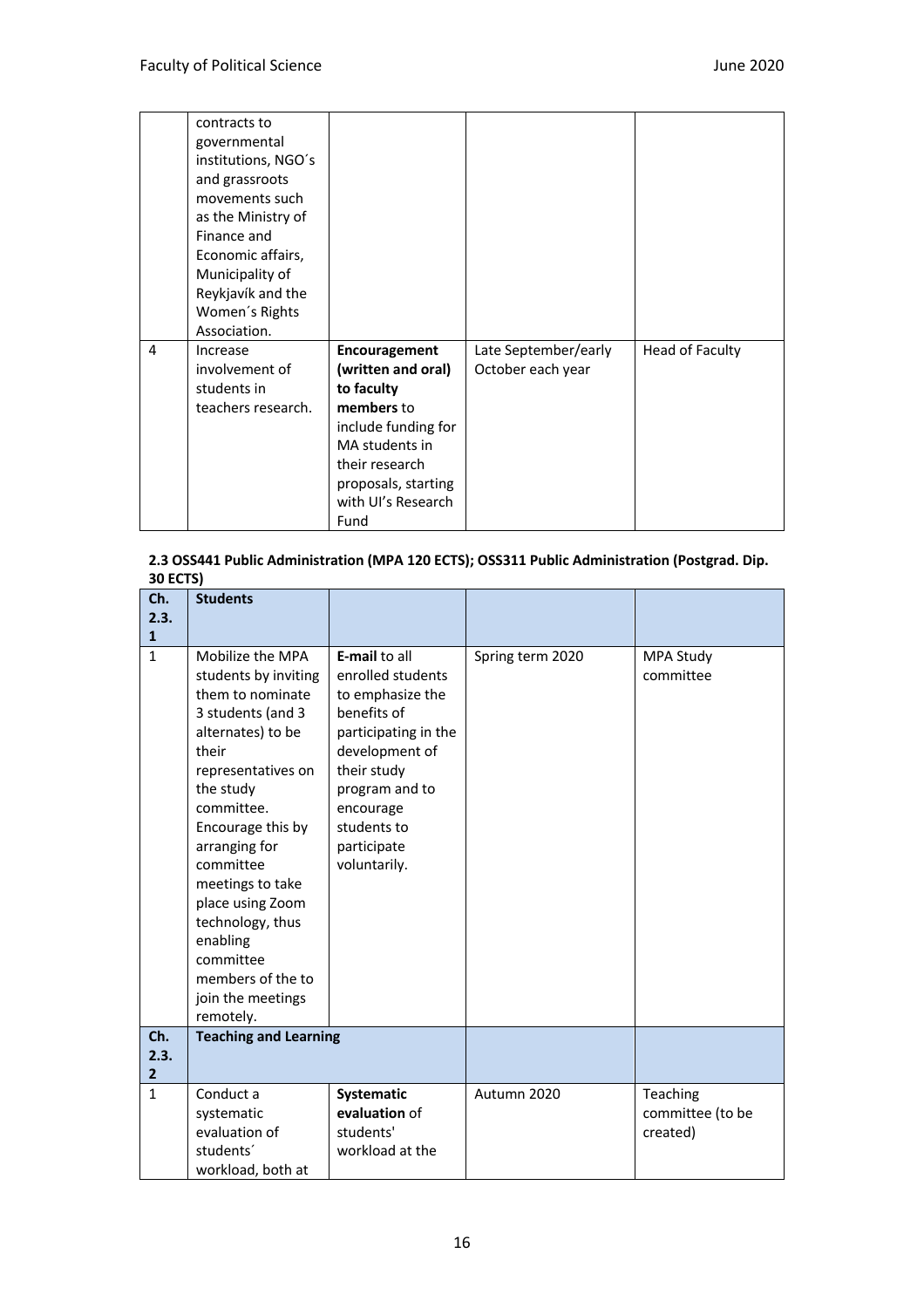|               | the level of the<br>program and also<br>at the level of<br>individual courses.                                      | faculty level, <i>i.e.</i><br>across programs                                            |                     |                        |
|---------------|---------------------------------------------------------------------------------------------------------------------|------------------------------------------------------------------------------------------|---------------------|------------------------|
| Ch.<br>2.3.   |                                                                                                                     | Coordination between teaching and research                                               |                     |                        |
| 3             |                                                                                                                     |                                                                                          |                     |                        |
| 1             | Promote the<br>recruitment of a<br>new faculty<br>member with a<br>degree in public<br>policy and<br>administration | <b>Request</b> for a new<br>strategic hiring in<br>the field of Public<br>Administration | Spring 2020 (done!) | Head of Faculty        |
| $\mathcal{P}$ | Increase thesis<br>completion rate                                                                                  | Increased use of<br>Zoom, Skype or<br><b>Teams</b> for distance<br>thesis supervision    | Spring 2020         | <b>Faculty members</b> |

#### **2.4 ASK441 International Affairs (MA 120 ECTS); ASK312 Small State Studies: Small States in Europe (Postgrad. Dip. 30 ECTS); ASK311 International Affairs (Postgrad. Dip. 30 ECTS)**

| Ch.<br>2.4.                   | <b>Students</b>                                                                                                                        |                                                                                                                                 |                                          |                                                                                              |
|-------------------------------|----------------------------------------------------------------------------------------------------------------------------------------|---------------------------------------------------------------------------------------------------------------------------------|------------------------------------------|----------------------------------------------------------------------------------------------|
| 1                             |                                                                                                                                        |                                                                                                                                 |                                          |                                                                                              |
| $\mathbf{1}$                  | Strengthen and<br>formalize the<br>student association<br>and its<br>contribution to the<br>study committee<br>and faculty<br>meetings | <b>Welcome meeting</b><br>for incoming<br>students at the<br>beginning of the<br>autumn term                                    | Late August/early<br>September each year | Head of Faculty,<br>Faculty<br>Administrative<br>Officer, Chair of<br><b>Study Committee</b> |
| $\mathcal{P}$                 | Increase the<br>availability of<br>elective courses                                                                                    | <b>Revised course</b><br>catalogue                                                                                              | December each year                       | Study committee                                                                              |
| 3                             | <b>Expand career</b><br>development<br>through<br>internships                                                                          | <b>Revised course</b><br>catalogue (taking<br>into account<br>internship<br>opportunities in<br>Iceland and<br>internationally) | December each year                       | Study Committee,<br>Faculty<br>Administrative<br>Officer                                     |
| Ch.<br>2.4.<br>$\overline{2}$ | <b>Teaching and Learning</b>                                                                                                           |                                                                                                                                 |                                          |                                                                                              |
| $\mathbf{1}$                  | Revise course titles<br>to enhance clarity                                                                                             | <b>Revised course</b><br>catalogue                                                                                              | December each year                       | <b>Study Committee</b>                                                                       |
| $\mathcal{P}$                 | Review impact of<br>converting MA<br>program to English,<br>make necessary<br>adjustments                                              | Brief report on<br>retention rates<br>and<br>internationalizatio<br>n of student body.<br>Focus group<br>interviews to          | July 1, 2021                             | Study Committee,<br><b>Head of Faculty</b>                                                   |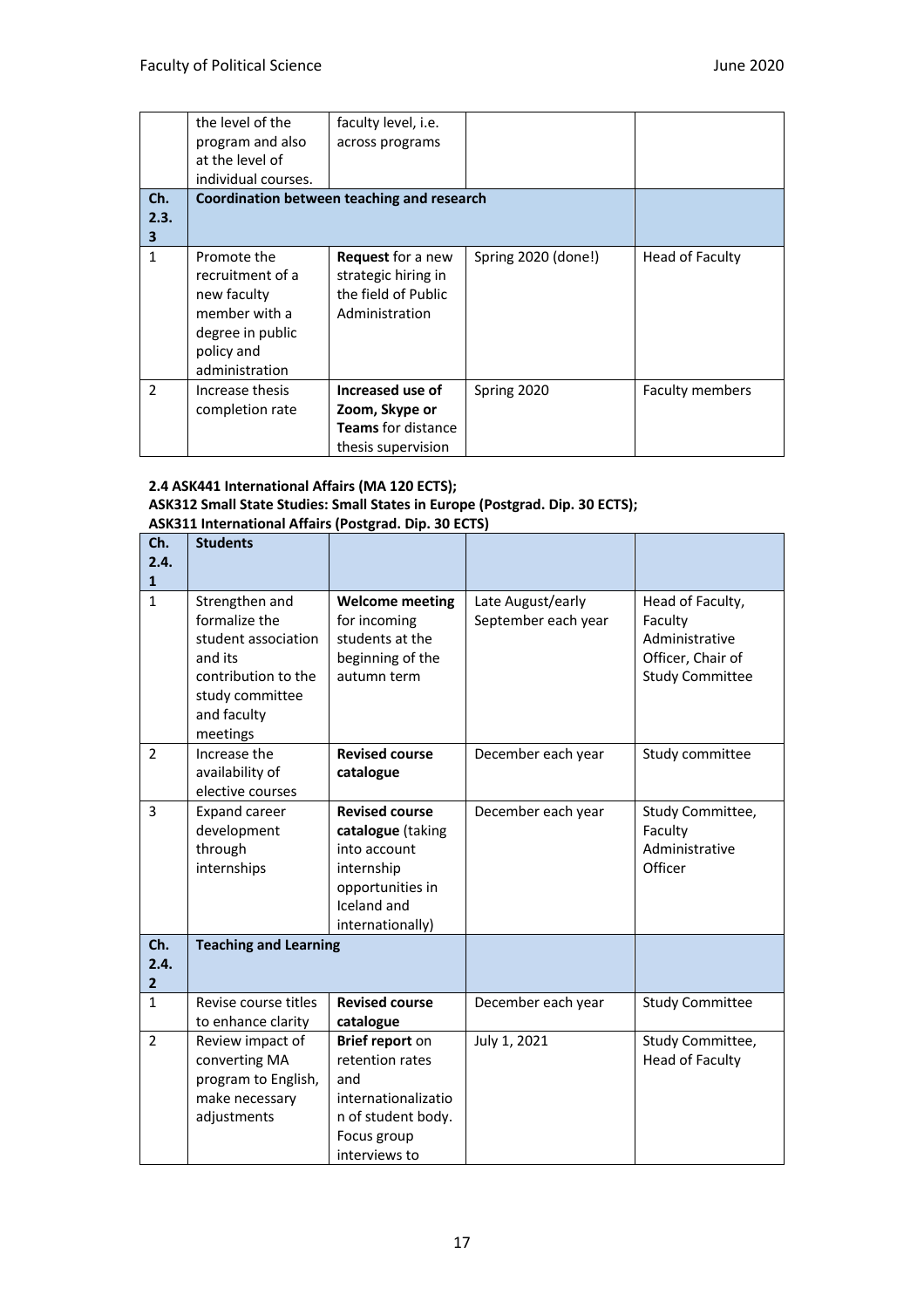|                |                                              | assess student<br>satisfaction.            |                      |                                          |
|----------------|----------------------------------------------|--------------------------------------------|----------------------|------------------------------------------|
|                |                                              |                                            |                      |                                          |
| 3              | Encourage                                    | Systematic                                 | Autumn 2020          | Teaching committee                       |
|                | instructors to                               | evaluation of                              |                      |                                          |
|                | update their                                 | students'                                  |                      |                                          |
|                | feedback and                                 | workload at the                            |                      |                                          |
|                | workload                                     | faculty level, i.e.                        |                      |                                          |
|                | assessment when                              | across programs                            |                      |                                          |
|                | converting to                                |                                            |                      |                                          |
|                | Canvas                                       |                                            |                      |                                          |
| 4              | Establish an                                 | <b>Proposal for</b>                        | December 2020        | <b>Study Committee</b>                   |
|                | Icelandic language                           | revision of course                         |                      |                                          |
|                | discussion group                             | catalogue for                              |                      |                                          |
|                | for domestic                                 | 2021-2022                                  |                      |                                          |
|                | students                                     |                                            |                      |                                          |
| Ch.            |                                              | Coordination between teaching and research |                      |                                          |
| 2.4.           |                                              |                                            |                      |                                          |
| 3              |                                              |                                            |                      |                                          |
| $\mathbf{1}$   | Create                                       | Encouragement                              | Late September/early | <b>Head of Faculty</b>                   |
|                | opportunities for                            | (written and oral)                         | October each year    |                                          |
|                | funded MA                                    | to faculty                                 |                      |                                          |
|                | research                                     | members to                                 |                      |                                          |
|                |                                              | include funding for                        |                      |                                          |
|                |                                              | MA students in                             |                      |                                          |
|                |                                              | their research                             |                      |                                          |
|                |                                              |                                            |                      |                                          |
|                |                                              |                                            |                      |                                          |
|                |                                              | proposals, starting<br>with UI's Research  |                      |                                          |
|                |                                              | Fund                                       |                      |                                          |
| $\overline{2}$ |                                              |                                            | Autumn 2020          |                                          |
|                | Create a diploma in<br><b>Arctic Studies</b> | <b>Formal proposal</b>                     |                      | Study Committee (in<br>coordination with |
|                |                                              | for a new diploma                          |                      |                                          |
|                |                                              | program in Arctic                          |                      | Head of Faculty)                         |
|                |                                              | Studies, to be<br>submitted to             |                      |                                          |

#### **2.5 BLF441 Journalism and Mass Communication (MA 120 ECTS);**

**BLF311 Journalism and Mass Communication (Postgrad. Dip. 30 ECTS)**

| Ch.           | <b>Students</b>                                                                                            |                                                                                              |                                            |                                                                          |
|---------------|------------------------------------------------------------------------------------------------------------|----------------------------------------------------------------------------------------------|--------------------------------------------|--------------------------------------------------------------------------|
| 2.5.<br>1     |                                                                                                            |                                                                                              |                                            |                                                                          |
| $\mathbf{1}$  | Formalise students'<br>orientation and<br>increase retention<br>rate                                       | Individual<br>orientation<br>meetings                                                        | Mid-October and Mid-<br>February each year | Chair of study<br>committee                                              |
| $\mathcal{P}$ | Promotion of<br>Journalism studies<br>with prospective<br>students enhancing<br>number of<br>applicants.   | Enhanced social<br>media presence                                                            | Continuous                                 | Chair of study<br>committee<br>(supervision)                             |
| 3             | Formalize and<br>strengthen<br>relations with the<br>field to increase<br>quality of study<br>(internship) | Proposal for<br>formal agreement<br>with media<br>companies on<br>internship for<br>students | End of autumn term<br>2020                 | Chair of study<br>committee (in<br>coordination with<br>Head of Faculty) |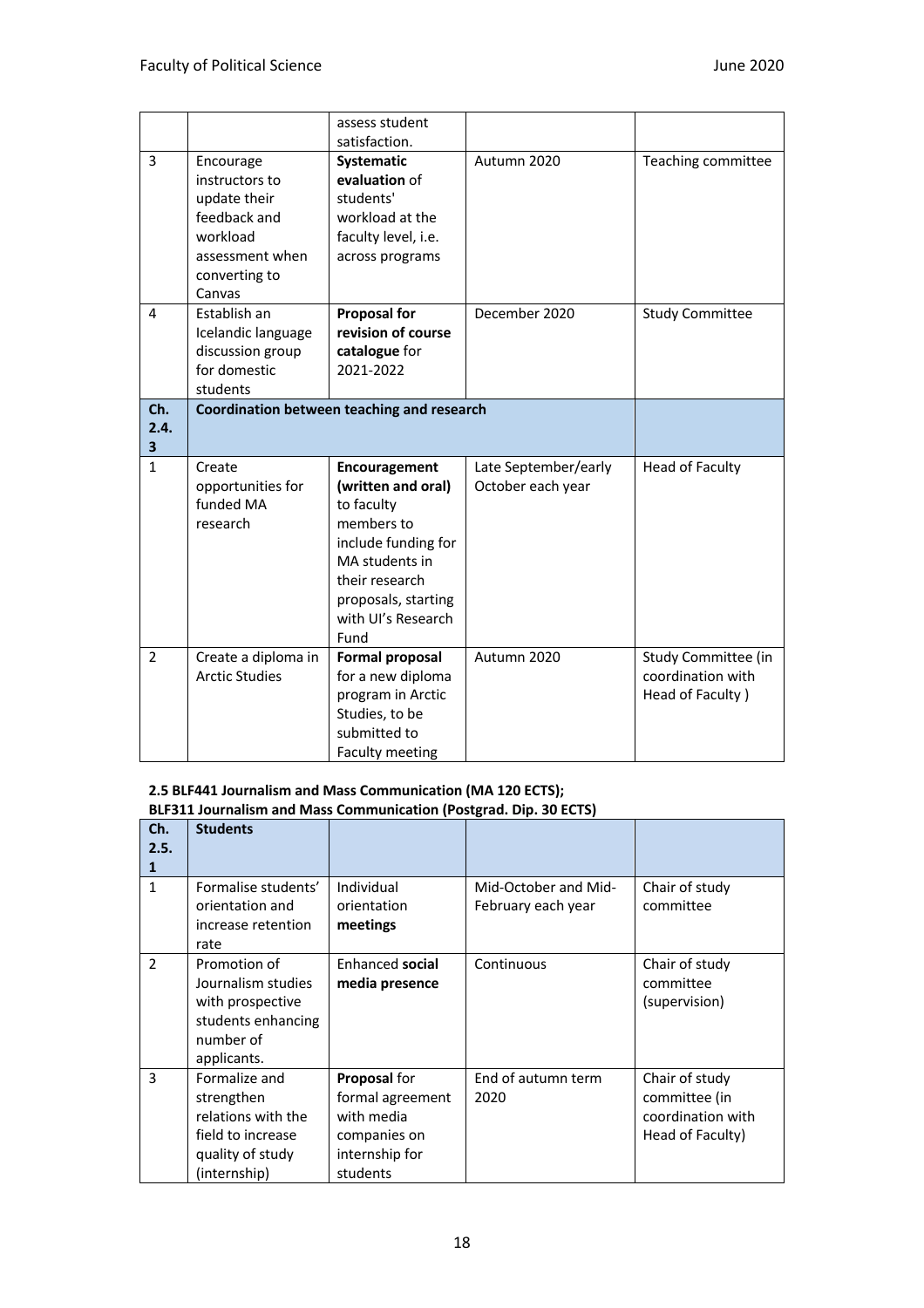| 4                    | Increased student<br>satisfaction with of<br>the program                                                                                                                       | <b>Meeting with</b><br>students to<br>discuss                                                                                                                                                                                       | End of spring term<br>2020                | Chair of study<br>committee                          |
|----------------------|--------------------------------------------------------------------------------------------------------------------------------------------------------------------------------|-------------------------------------------------------------------------------------------------------------------------------------------------------------------------------------------------------------------------------------|-------------------------------------------|------------------------------------------------------|
|                      |                                                                                                                                                                                | dissatisfaction<br>expressed in SSRI<br>survey.                                                                                                                                                                                     |                                           |                                                      |
| Ch.                  | <b>Teaching and Learning</b>                                                                                                                                                   |                                                                                                                                                                                                                                     |                                           |                                                      |
| 2.5.<br>$\mathbf{2}$ |                                                                                                                                                                                |                                                                                                                                                                                                                                     |                                           |                                                      |
| $\mathbf{1}$         | Enhancing quality<br>of study and<br>strengthening<br>programme<br>coordination                                                                                                | <b>Revised course</b><br>catalogue in<br>Journalism and<br>Media and<br>Communication<br><b>Studies</b>                                                                                                                             | December 2020                             | Chairs of the two<br>study committees                |
| 2                    | Encourage<br>instructors,<br>including sessional<br>instructors, to<br>improve and<br>update the<br>assessments,<br>feedback, and<br>workload<br>estimates in their<br>courses | Meeting of the<br>teaching<br>forum/kennslubor<br>ð and/or teaching<br>committee<br>(mandatory<br>attendance for<br>faculty members)<br>to address these<br>points.                                                                 | Autumn 2020                               | Teaching<br>Committee                                |
| 3                    | Exploring new<br>ways to develop<br>teaching methods<br>where some<br>students are<br>distance-learning<br>students, in<br>cooperation with<br>the Media Studies<br>programme  | <b>Application for</b><br>Teaching<br>Development Fund<br>by faculty<br>members                                                                                                                                                     | Spring 2020                               | Teaching<br>committee, Chairs of<br>study committees |
| 4                    | Explore ways of<br>increasing<br>equipment and<br>software teaching<br>and practice                                                                                            | Proposal for<br>cooperation with<br>Applied Studies in<br>Culture and<br>Communication<br>and the Journalism<br>Association<br>(including<br>exploring offer of<br>online courses and<br>courses by Nordic<br>Journalism<br>Center) | Autumn 2020                               | Chair of study<br>committee                          |
| Ch.<br>2.5.<br>3     |                                                                                                                                                                                | Coordination between teaching and research                                                                                                                                                                                          |                                           |                                                      |
| $\mathbf{1}$         | Increase students'<br>involvement in<br>teachers' research                                                                                                                     | Encouragement<br>(written and oral)<br>to faculty<br>members to                                                                                                                                                                     | Late September/early<br>October each year | Head of Faculty                                      |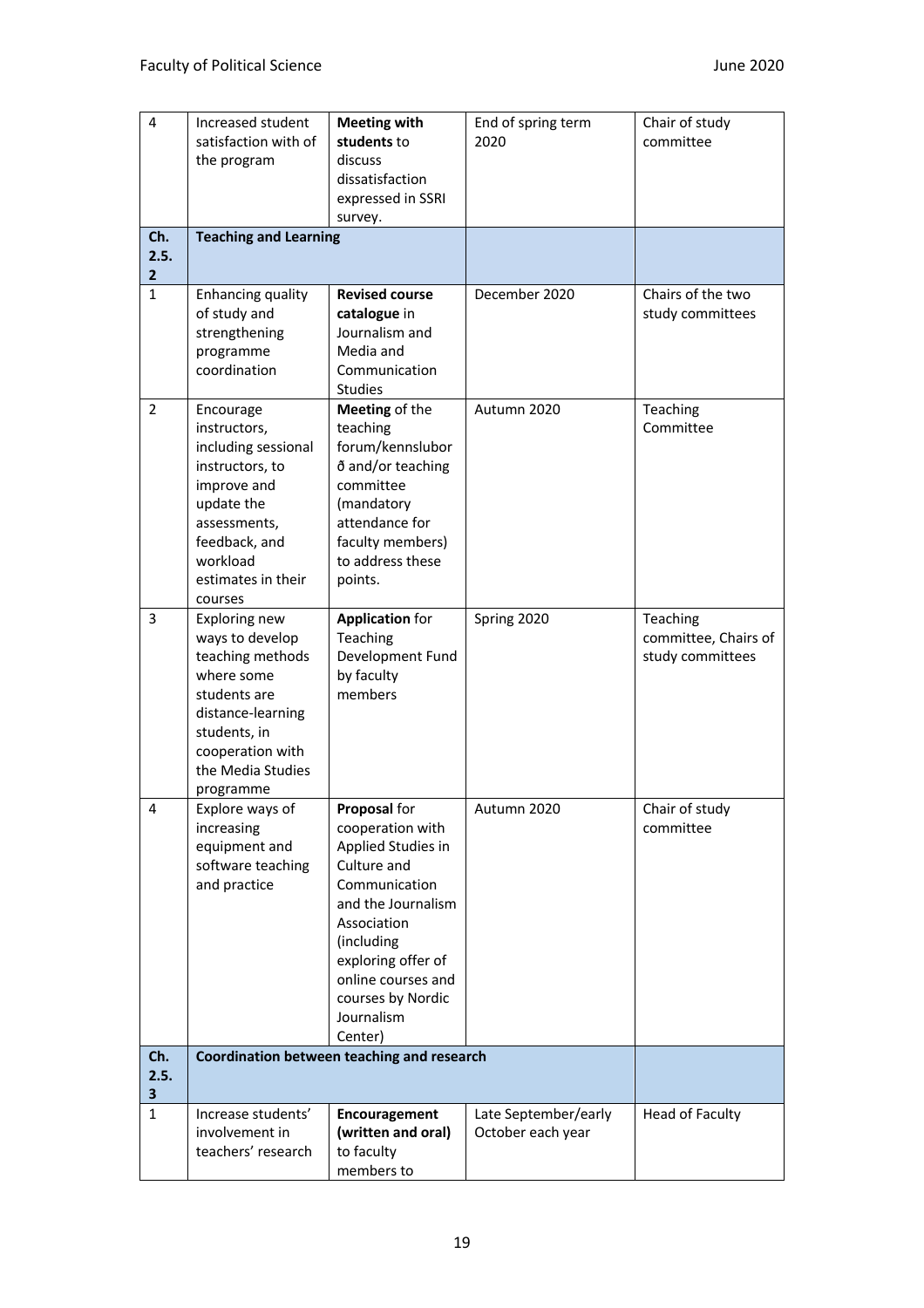|              |                                                            | include funding for<br>MA students in<br>their research<br>proposals, starting<br>with UI's Research<br>Fund                                                                    |                                           |                 |
|--------------|------------------------------------------------------------|---------------------------------------------------------------------------------------------------------------------------------------------------------------------------------|-------------------------------------------|-----------------|
| $\mathbf{1}$ | Increase students'<br>involvement in<br>teachers' research | Encouragement<br>(written and oral)<br>to faculty<br>members to<br>include funding for<br>MA students in<br>their research<br>proposals, starting<br>with UI's Research<br>Fund | Late September/early<br>October each year | Head of Faculty |
| $\mathbf{1}$ | Increase students'<br>involvement in<br>teachers' research | Encouragement<br>(written and oral)<br>to faculty<br>members to<br>include funding for<br>MA students in<br>their research<br>proposals, starting<br>with UI's Research<br>Fund | Late September/early<br>October each year | Head of Faculty |

#### **2.6 FOB441 Media and Communication Studies (MA 120 ECTS);**

#### **FOB311 Media and Communication Studies (Postgrad. Dip 30 ECTS)**

| Ch.<br>2.6.<br>1 | <b>Students</b>                                |                                                                                                                                                                                                                               |                                          |                                                                                         |
|------------------|------------------------------------------------|-------------------------------------------------------------------------------------------------------------------------------------------------------------------------------------------------------------------------------|------------------------------------------|-----------------------------------------------------------------------------------------|
| $\mathbf{1}$     | Increase students'<br>role in the<br>programme | <b>Welcome meeting</b><br>for incoming<br>students at the<br>beginning of the<br>autumn term for<br>the purpose of<br>recruiting a<br>student<br>representative for<br>the study<br>committee                                 | Late August/early<br>September each year | Head of Faculty,<br>Chairs of Study<br>Committees, Faculty<br>Administrative<br>Officer |
| $\mathfrak{p}$   | Increase students'<br>sense of<br>community    | <b>Welcome meeting</b><br>for incoming<br>students at the<br>beginning of the<br>autumn term for<br>the purpose<br>of exploring the<br>possibility of<br>joining students<br>and journalism<br>students in one<br>association | Late August/early<br>September each year | Study leader /<br>students                                                              |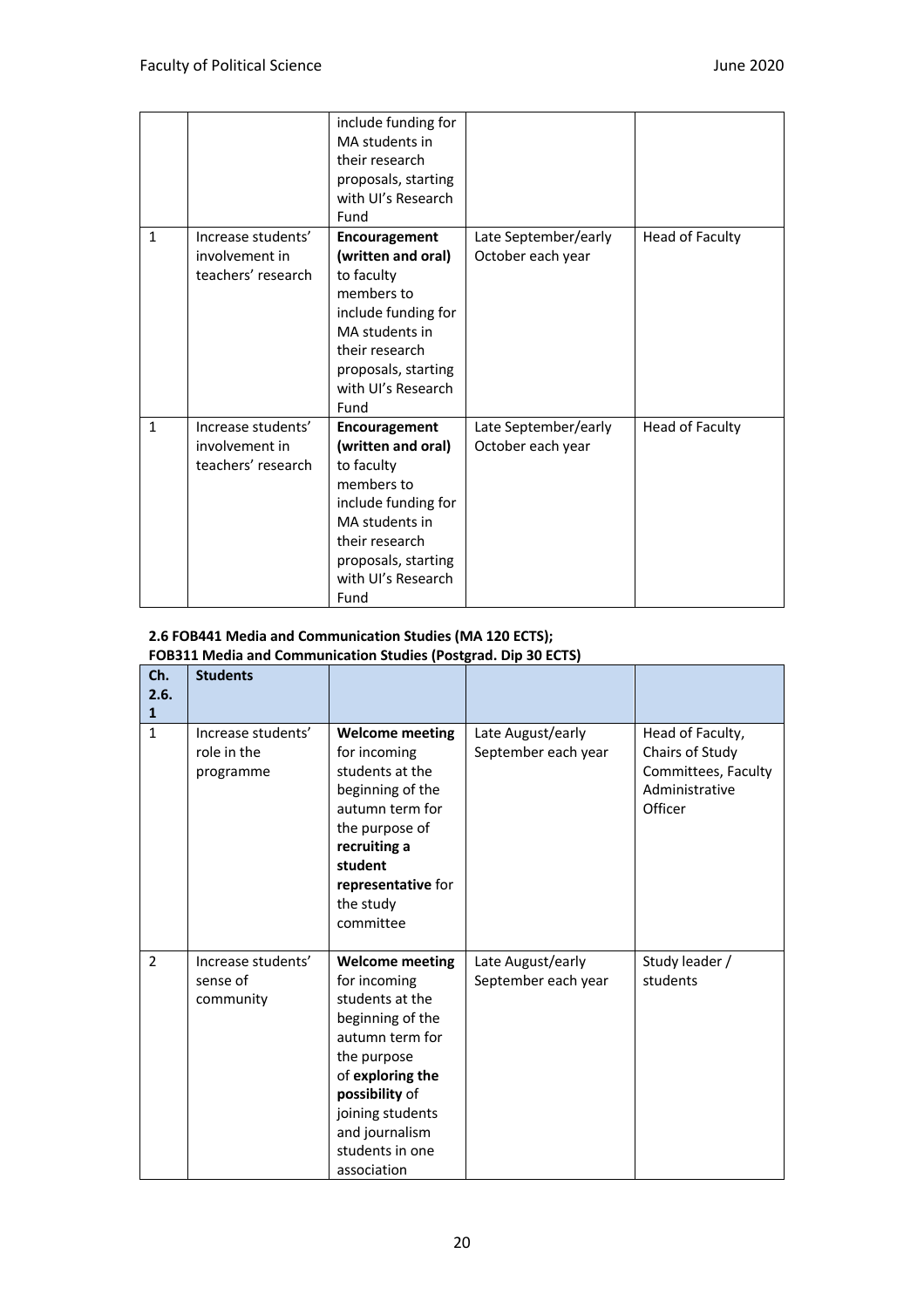| Ch.<br>2.6.<br>$\overline{2}$ | <b>Teaching and Learning</b>                                                                                                                                                  |                                                                                                                                                                                 |                                           |                                                                                           |
|-------------------------------|-------------------------------------------------------------------------------------------------------------------------------------------------------------------------------|---------------------------------------------------------------------------------------------------------------------------------------------------------------------------------|-------------------------------------------|-------------------------------------------------------------------------------------------|
| $\mathbf{1}$                  | Enhancing quality<br>of study and<br>strengthening<br>programme<br>coordination                                                                                               | <b>Revised course</b><br>catalogue in<br>Journalism and<br>Media and<br>Communication<br><b>Studies</b>                                                                         | December 2020                             | Chairs of the two<br>study committees in<br>cooperation with<br>individual<br>instructors |
| $\overline{2}$                | Exploring new<br>ways to develop<br>teaching methods<br>where some<br>students are<br>distance-learning<br>students, in<br>cooperation with<br>the Media Studies<br>programme | <b>Application for</b><br>Teaching<br>Development Fund<br>by faculty<br>members                                                                                                 | Spring 2020                               | Chairs of study<br>committes                                                              |
| 3                             | Increase course<br>selection                                                                                                                                                  | <b>Revised course</b><br>catalogue in<br>Journalism and<br>Media and<br>Communication<br><b>Studies</b>                                                                         | December 2020                             | Chair of study<br>committee                                                               |
| Ch.<br>2.6.<br>3              |                                                                                                                                                                               | Coordination between teaching and research                                                                                                                                      |                                           |                                                                                           |
| 1                             | Increase students<br>involvement in<br>teachers research                                                                                                                      | Encouragement<br>(written and oral)<br>to faculty<br>members to<br>include funding for<br>MA students in<br>their research<br>proposals, starting<br>with UI's Research<br>Fund | Late September/early<br>October each year | <b>Head of Faculty</b>                                                                    |
| $\overline{2}$                | Create<br>opportunities for<br>funded MA<br>research                                                                                                                          | Encouragement<br>(written and oral)<br>to faculty<br>members to<br>include funding for<br>MA students in<br>their research<br>proposals, starting<br>with UI's Research<br>Fund | Late September/early<br>October each year | <b>Head of Faculty</b>                                                                    |

#### **2.7 KYN561 Gender Studies (PhD 210 ECTS); STJ501 Political Science (PhD 210 ECTS)**

|      | <u>270 FC 191</u>            |                            |             |                   |  |  |
|------|------------------------------|----------------------------|-------------|-------------------|--|--|
| Ch.  | <b>Teaching and Learning</b> |                            |             |                   |  |  |
| 2.7. |                              |                            |             |                   |  |  |
|      |                              |                            |             |                   |  |  |
|      | Promote support              | <b>Proposal to faculty</b> | August 2020 | Science Committee |  |  |
|      | for new PhD                  | meeting to make it         |             |                   |  |  |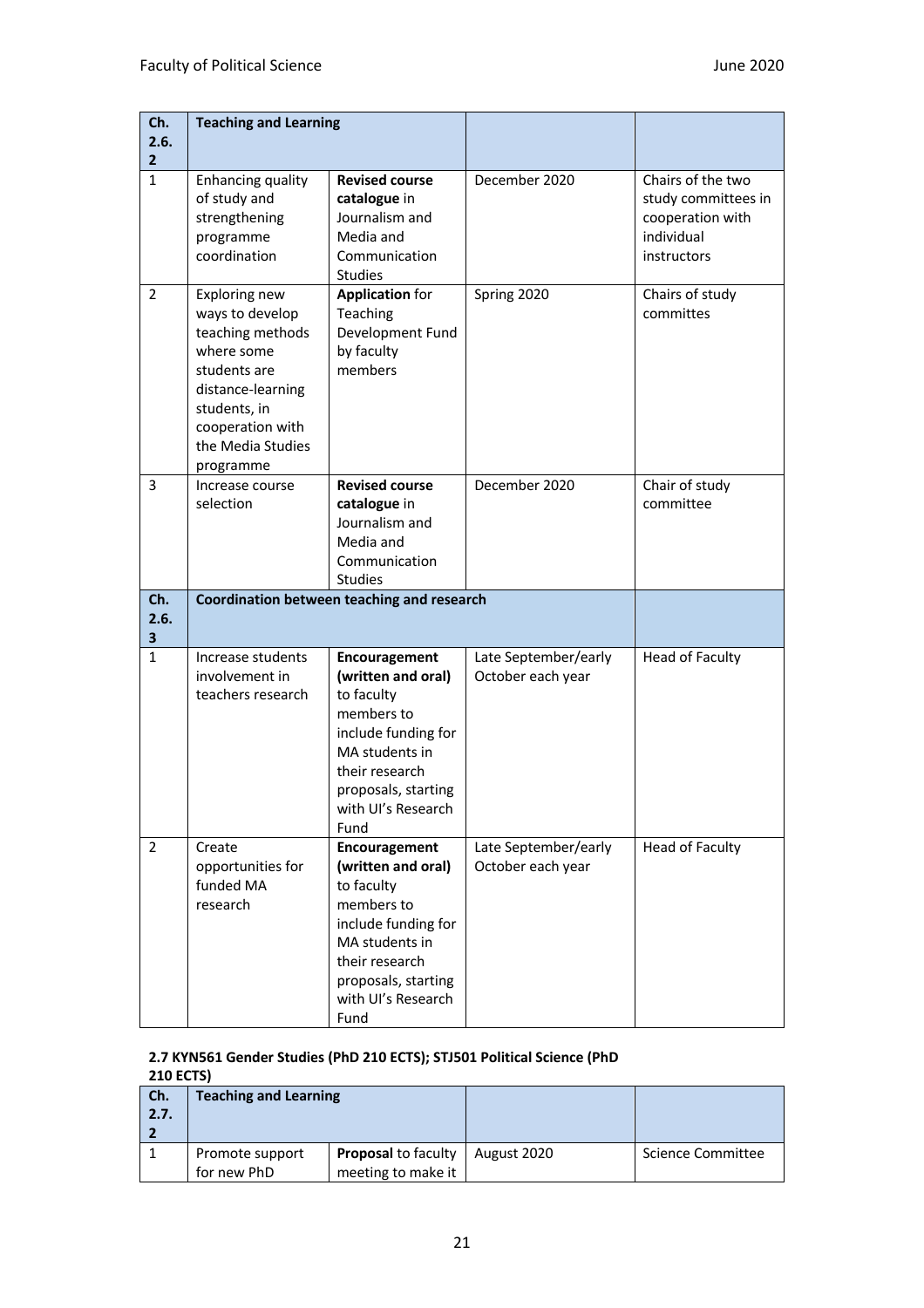|                  | supervisors (those<br>who have not<br>supervised a PhD<br>student before) in<br>their roles as<br>supervisors.        | a requirement for<br>all new PhD<br>supervisors to take<br>the three short<br>courses organized<br>by the Graduate<br>School and Centre<br>for Teaching and<br>Learning at the<br>University of<br>Iceland - given that<br>the courses are<br>offered. Those<br>who have<br>supervised before<br>will be welcome<br>and encouraged to<br>take the courses<br>as well.<br>Proposal to the<br>faculty meeting to<br>introduce a<br>teaching discount<br>for those who |                      |                                                                              |
|------------------|-----------------------------------------------------------------------------------------------------------------------|---------------------------------------------------------------------------------------------------------------------------------------------------------------------------------------------------------------------------------------------------------------------------------------------------------------------------------------------------------------------------------------------------------------------------------------------------------------------|----------------------|------------------------------------------------------------------------------|
|                  |                                                                                                                       | finish all three<br>courses                                                                                                                                                                                                                                                                                                                                                                                                                                         |                      |                                                                              |
| 2                | Encourage training<br>for PhD students as<br>teachers in<br>academia.                                                 | Annual welcome<br>meeting for<br>current and<br>incoming PhD<br>students                                                                                                                                                                                                                                                                                                                                                                                            | Started October 2019 | Head of Faculty, in<br>coordination with<br>respective PhD<br>supervisors    |
| Ch.<br>2.7.<br>3 |                                                                                                                       | Coordination between teaching and research                                                                                                                                                                                                                                                                                                                                                                                                                          |                      |                                                                              |
| $\mathbf{1}$     | Create<br>opportunities for<br>doctoral students<br>to engage in<br>discussions about<br>research in their<br>faculty | Establishment of<br>new institutional<br>norm for PhD<br>students to attend<br>and present their<br>own research at<br>faculty research<br>seminar                                                                                                                                                                                                                                                                                                                  | August 2020          | <b>Head of Faculty</b>                                                       |
| 2                | Create<br>opportunities for<br>doctoral students<br>and faculty<br>members to work<br>together in<br>research         | Creation of small<br>research groups<br>(approx. 4-6<br>members,<br>including senior<br>and junior faculty<br>members), each<br>with a specific<br>focus (e.g.<br>international<br>relations, elections<br>or feminism).                                                                                                                                                                                                                                            | August 2020          | Science Committee i<br>n coordination<br>with supervisors of<br>PhD students |